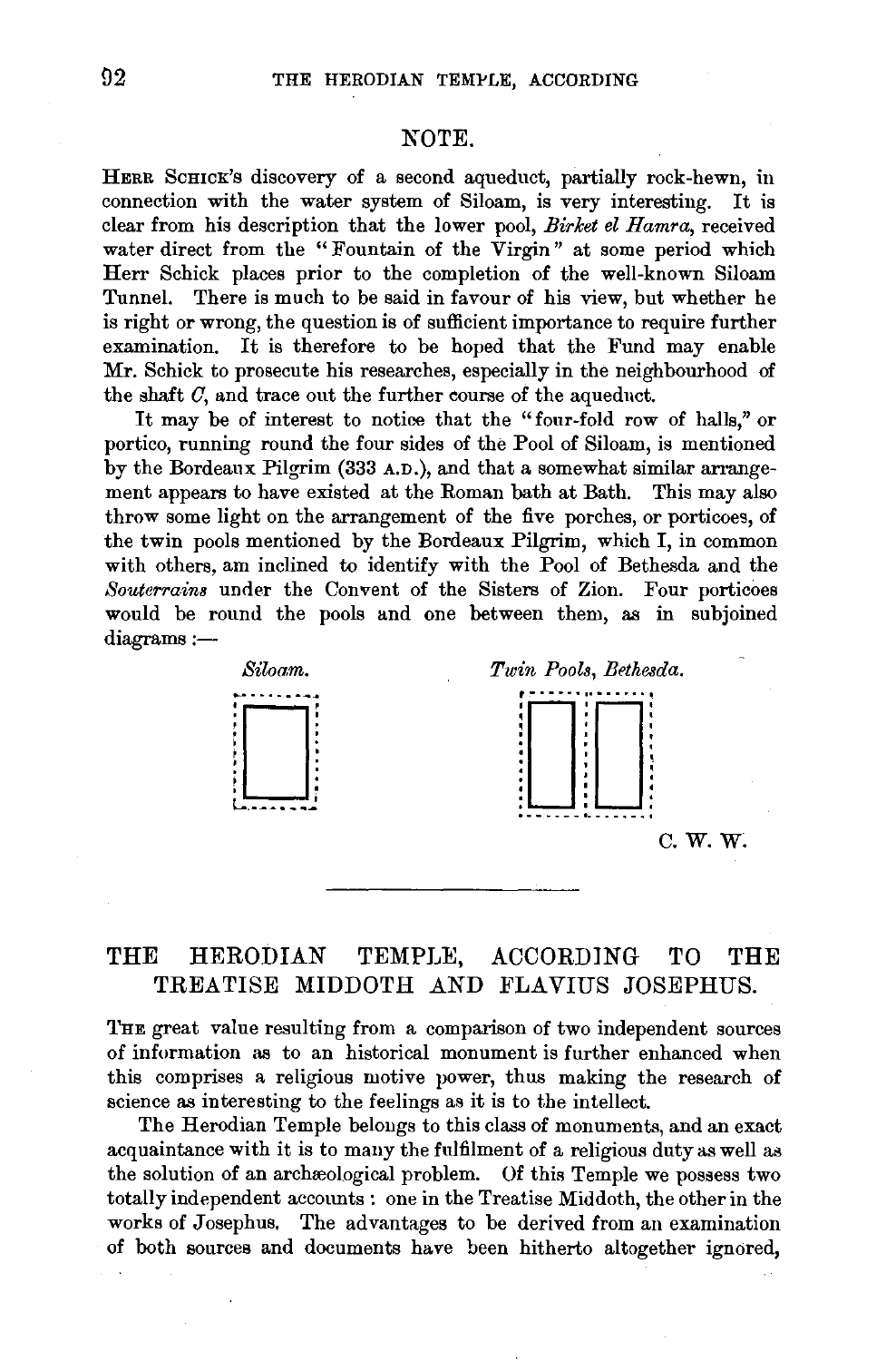and indeed are still far from receiving their proper value, for it is obvious that this is only possible when the two narratives are regarded as equally trustworthy, when they are scrutinised with impartial eyes, and when the conclusions arrived at are based on internal evidence, not on dogmatic prejudice or pedantry. But in this matter such a criterion has been entirely lacking, for in this case (as in all Judae antiquarian questions) Josephus alone receives credence, while the Rabbis-like the Pariahs, with whom no man may come in contact--are not considered competent to give evidence, and have been in this, as in other cases, the object of the most contemptuous attacks for negligence and untrustworthiness.

But, now that impartial and unprejudiced research has at last begun to scrutinise the infallible Josephus somewhat, more closely; and to judge him on his own merits alone, not a few dark spots have been observed on this great luminary, especially on the parts now under our consideration. What follows is an instructive example of the difficulty of demolishing the wall of a thousand-year-old superstition or pulling down the stronghold of prejudice. The hundreds of arguments which prove partisanship in his narrative (especially in his account of the Galilean war, in which he was personally interested, or when his time-serving of Titus and the Imperial House guided his pen), the numerous contradictions in his writings (proving beyond doubt that he often worked in the dark, and did not gather his information from pure and authentic sources), and the many other failings conspicuous in his works, have not hitherto been sufficient in the non-Jewish literary world, nor indeed, as we shall see, in the Jewish world of letters in all cases, to promote to its legitimate position a source of information, whose chief fault is that its authors were "Rabbis," to whom truthfulness in matters of history and precision in narrative must always be denied. But though some of the errors which occur may be obviously set down as copyists' mistakes (the *agadic,* where a somewhat emphatic portrayal is required, are easily distinguishable), surely not those, or at any rate not so many of them, as are to be found in the Ideal Historian. In point of precision the Mishna is surpassed by no other work of research, as can be amply proved by the arguments of the Talmud. And yet this original work is pushed aside, though it has at least as much to show in favour of its trustworthiness as the other has against its own veracity. In the following treatise an attempt is made by means of a closer investigation of the two, to harmonise, where possible, what appear to be discrepancies; or, where this is impossible, to reduce the divergence to its smallest dimensions, and to establish the correctness of the statements in the Mishna. If this be called a panegyric, I answer, Why not *?*-let the Mishna, so long reviled, despised, or totally neglected, have its panegyrist for once. Moreover, the following analysis will furnish supplementary information for the Treatise Middoth from Josephus, as well as other elucidations of the Mishna.

We shall arrange our material according to the threefold division in Tosifta (cf. Bab. Tal., Yoma 69b and Sota 40b), viz.: (1) The Temple-Mount, (2) the Women's Outer Court, and (3) the Men's and Priests' Outer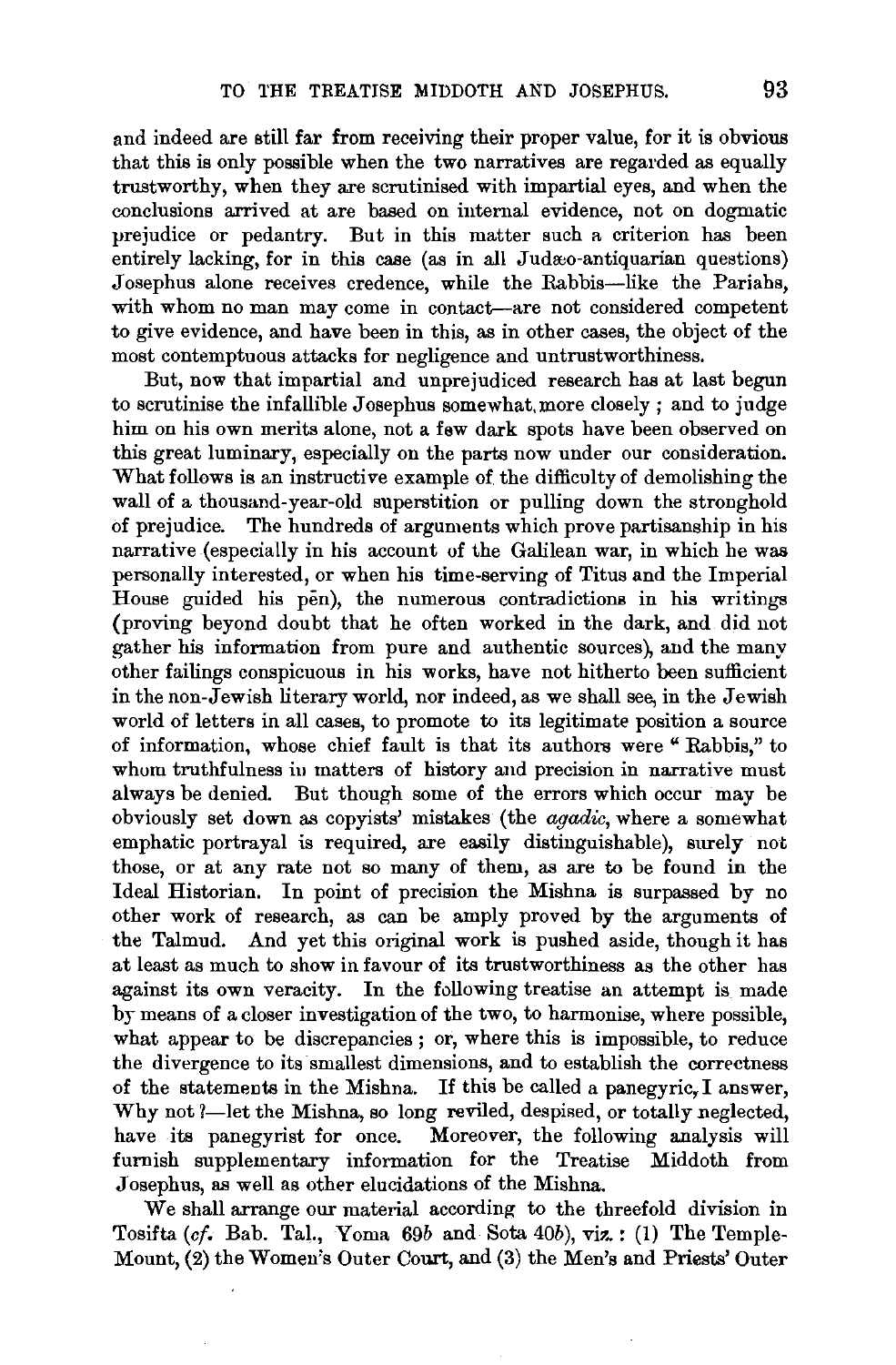Court and the Temple proper, subdividing this last into three seetions; in short, we shall divide their construction as the Mishna does, and shall search Josephus for divergences.

### A. THE TEMPLE-MOUNT.

{n.,:J.i1""li1'~";. IJpos *TOv 1£pov,* 1 Mace. xiii, 52) to the Women's C'.ourt.

This space consists of two parts, viz., (i) the eastern, outer, and Temple-Mount proper (500 cubits in length and in breadth), and (ii) the western, Chêl. The outer part was wholly surrounded by a wall, and the other part was separated from it by a boundary called the Soreg. The breadth of the former is not given in either of the authorities, but from the statements of the Mishna it can be deduced that it measured 168 cubits, including the wall and the Soreg; the breadth of the latter is accordingly 10 cubits (Mid. i, 3 ; ii, 1, 3).

The divergences between the Mishna and Josephus, at this point, are as follows  $:=$ 

- (1) The Mishna allots to the Temple-Mount an area of 500 cubits square; Josephus one stadium  $(=600 \text{ feet}).$
- $(2)$  According to the Mishna there were altogether five gates in the wall of the Temple-Mount, viz., two in the southern side, and one each in the western, northern, and eastern; Josephus, on the other hand, says there were four in the western side, an indefinite number in the south, and *none* in either of the other two sides.
- (3) According to the Mishna the קורג was only 10 handbreadths high, *i.e.*, 1<sup>3</sup> cubits (ii, 3); Josephus gives its height as 3 cubits,
- (4) According to the Mishna there were twelve steps in the Chêl; according to Josephus, fourteen.

With regard to (1), first let us examine the relations between the measurements furnished by Josephus, who uses the Greek scale, and those of the Mishna, which are according to the Mosaic mode of reckoning. We shall then see not only that the differences which appear so vast are reduced to comparatively small dimensions, but also that the Mishna furnishes the means required for correcting Josephus.

(a)  $Acording$  to the Treatise Kelim xvii, 9, 10, there were two kinds of Jewish cubits, viz., a "lesser" cubit of 5 handbreadths, and a "middle-sized" cubit (the Mosaic one) of 6 handbreadths *(cf* Ezek. xl, 5; xliii, 13; also Erubin, *4a,* Menachoth, 97). Now, according to R. Jehuda, whose view is generally accepted, the latter was used in the measurements of the actual building, while the Temple utensils were measured with the former. The Mishna furnishes no indication of the way in which the ground measurements were taken, and since it cannot be shown that any rules for measurements of this kind have come down to later times, either one or the other standard may have been used ; let us then adopt the lesser cubit.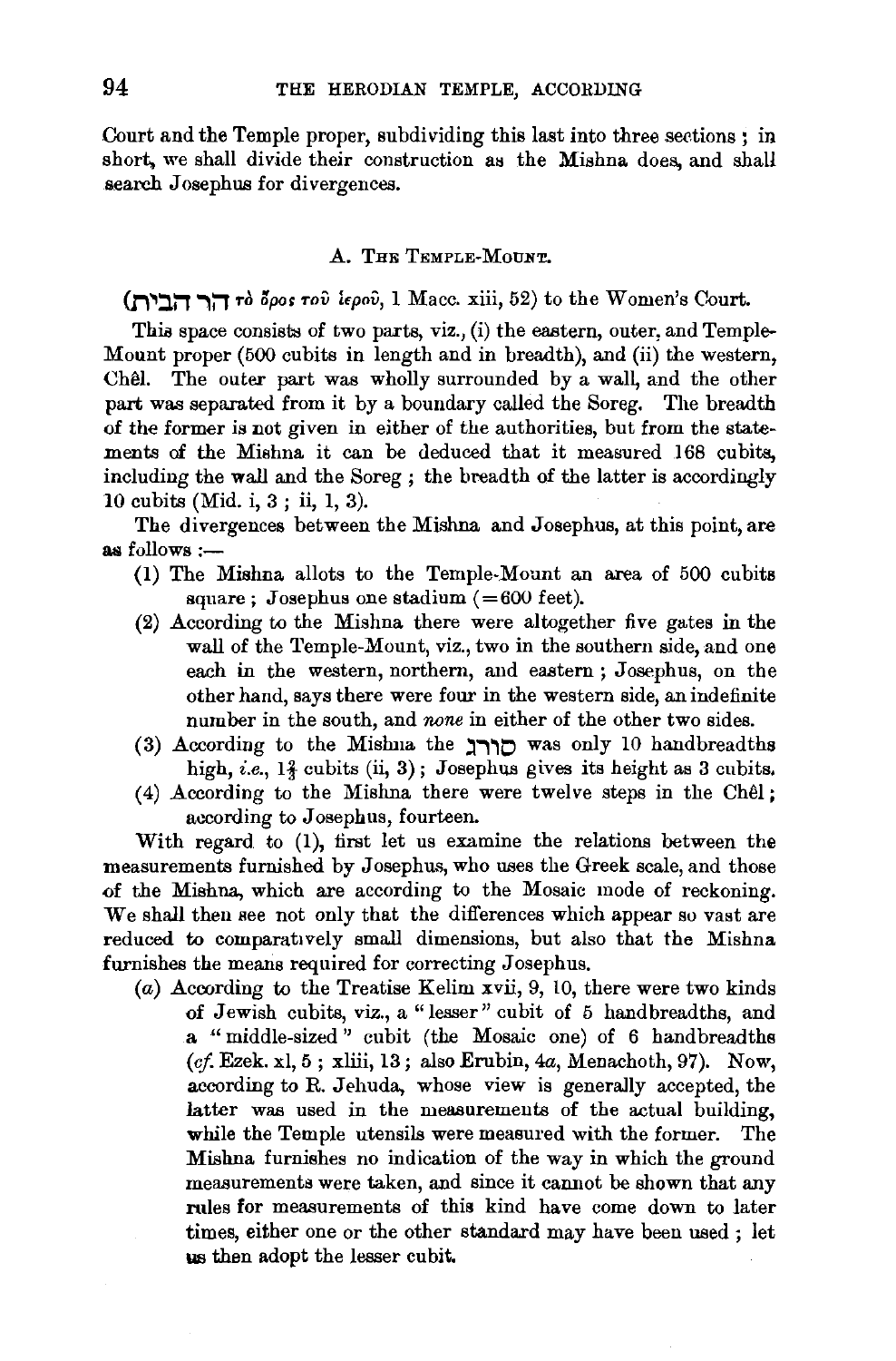- (b) According to Thenius (Theol. Stud. and Critiken, 1846, p. 109 *et seq.*), the Mosaic cubit measured exactly 214.512 lines (1 foot = 12 inches, 1 inch  $= 12$  lines)  $= 18.5$  inches; thus the lesser cubit =  $\frac{5}{5}$  the Mosaic cubit = 178.76 (but *cf. Zuckermann*, Frankelsche Mtschr., 1864, pp. 335 and 348).
- (c) Of the Greek cubit  $(\pi \hat{\eta} \chi \nu s) = 1\frac{1}{2}$  feet, there were also several kinds: (1) the ordinary cubit = 6 handbreadths = 24 fingers (Her. ii,  $149$  = 205 lines = 17.587 inches; (2) the greater or royal cubit, Babylonian or Egyptian = 7 handbreadths or 28 fingers  $(233'')$  $(id. i, 178)$ ; and finally  $(3)$  the little or 5-handbreadths cubit  $(\pi\acute{\nu}\gamma\omega\nu, id.$  ii, 175), which, however, is sometimes confounded with the  $\pi\hat{\eta}$ *yvs.*
- (d) A stadium is equal to 570 feet 3 inches 4 lines (Uckert, Geog of Greece, I, ii, 73 *et seq.;* and Forbiger, "Handbuch," I, 551 *et seq.; cf.* Winer, R. W. B., s.v. Stadium). Now the dimensions furnished by the Mishna (on the hypothesis that they are calculated with the lesser cubit) =  $500 \times 178.76 = 89380$  lines =  $620$ feet 8 inches 4 lines. Difference from a stadium, a little over 50feet. But
- (e) Rosen has proved (Das Haram zu Jerusalem und der Tempelplatz des Moria, p. 35 *et seq.*) that the estimate of Josephus (in the Antiquities) which sets down the extent of the Temple-Mount as one stadium square is too small, but that very likely, according to the estimate given in the Wars, which states the area of the Temple and the Castle Antonia together as six stadia. A considerable amount ought to be subtracted from the extent of the latter, and added on to that of the former. The more exact language of the Mishna therefore supplies us with this correction. *(Cf.* also on this point Keil, Archaeol., § 28, 5.)

Regarding  $(2)$ , Josephus says (Antiquities, XV, xi, 5) :-

"On the west side of the outer Temple wall there were four gates, one of which led into the royal castle at the time when the ravine lying between them was filled up, two led into the Lower Town (Acra), and the last into the 'other' town. . . . The fourth fagade had also gates towards the middle of it.'' Keil (Solomon's Temple, p. 131 *et seq.)*  considers the latter description of the gates on the east side very obscure, for Josephus adds that there was here a triple colonnade, which was built over a deep ravine, so that it seems incomprehensible that there could also have been gates and entries here. Scholz (in his Comment de Hierosylmæ singularumque illius partium situ et ambitu, Bonner Program., 1835, p. 11) says that three of these gates were on the western side, and the fourth in the south-west corner; which indeed must have been the case if, besides the four gates, there had been another in the south. The Rabbis, he says, also mention five gates, it is tme ; but as they place two of them on the south side, and transfer the other three to the west, north, and east respectively, *therefore* (thinks this critic) they show that their narrative is not historical truth, since no gates could have been constructed over a ravine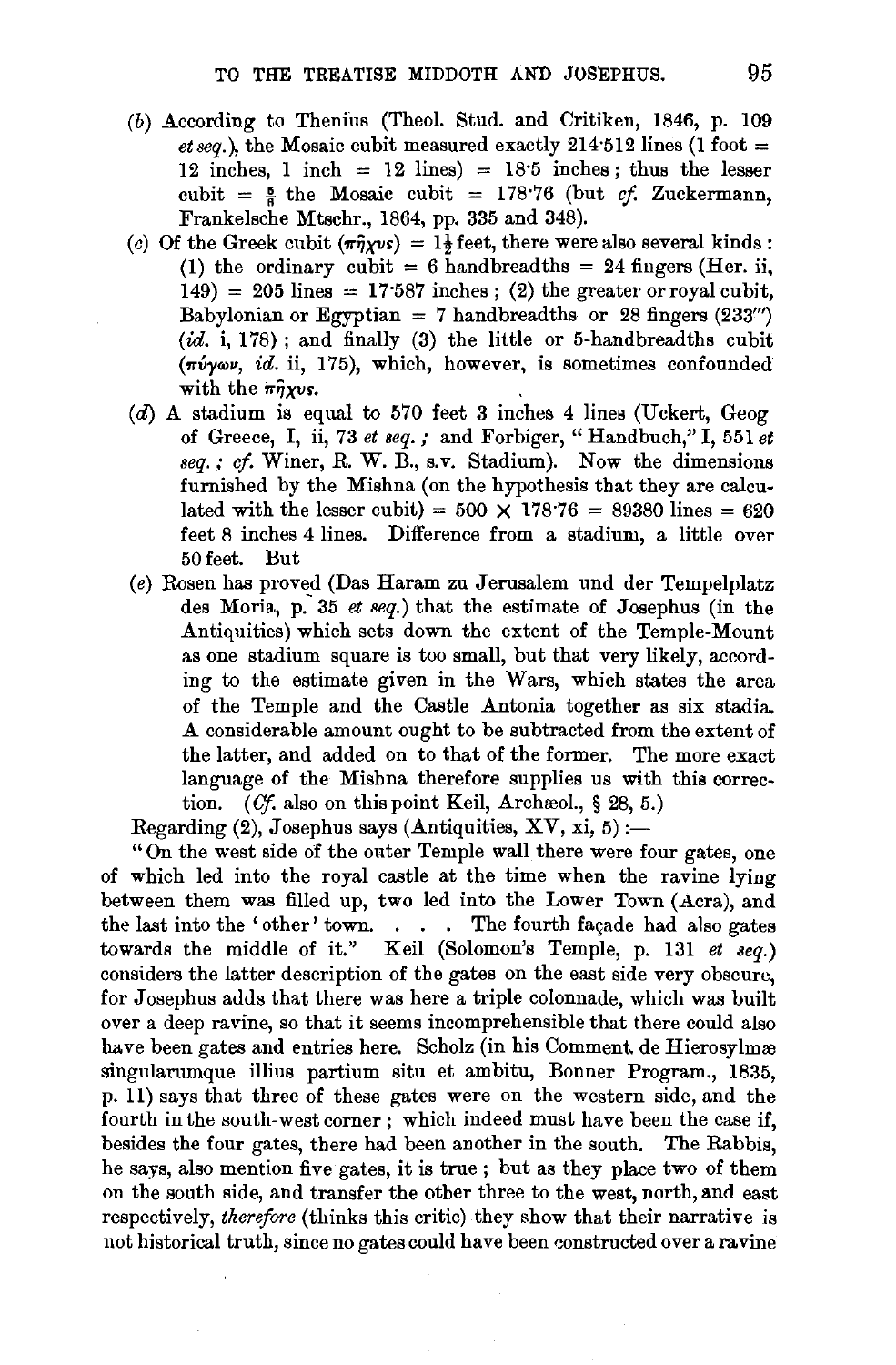400 cubits deep, and he blames De Wette (Archæol., p. 240) and Hirth (Year Book of the Royal Academy, Berlin, 1816 : 17, Philosophical Section) for giving credence to the Rabbis in the division of the gates. Keil, in his Archæology, laconically observes that the evidence of "the Rabbis of course counts for nothing" against the express statement of Josephus. But I think I need hardly say that this "ipse dixit" does not settle the question in our opinion. If we examine Keil's argument we shall find his dogmatic assumption is quite groundless. In the south, we are told, there could not be one gate, much less two, as the Mishna says ; for if so, they would have been built over stupendously deep abysses. But this is in flat contradiction to Josephus himself, and therefore he (Keil) is convicted on his own evidence. Moreover, it is altogether opposed to the evidence of the most competent experts-Tobler, Williams, Schulz, Krafft, and Ritter : *for these scholars deny the very existence of this ravine which*  is alleged to have been so perilously deep-this so-called Cheesemakers' *(Tyropaon) Valley, which is said to have extended from the northern peak of Zion to this spot-because minute investigations of the ground all prove it to have been a level plain!* Hupfeld indeed tries (D.M.Z., xv, p. 93) to weaken this hypothesis by stating that we cannot draw any correct inference from its present aspect ; for though it is now a plain, yet (says he) it *may* have been filled in by numberless landslips, &c. But this is scarcely sufficient to prove this alleged deep abyss, and certainly does not establish its existence *beyond doubt.* 

On the eastern side there undoubtedly was a deep valley (the valley of the Kidron), as there still is. But because "Josephus knows nothing of a bridge over the Kidron," of course-we are told-there *was* none ; yet there might well have been one then as there is now (Robinson, Palest., ii, p. 171). But we need not pause to seek for errors in Josephus here, for this is just the very weakest part of his topography, since most accurate topographical researches have shown (Hupfeld,  $ib.$ ; Keil on 1 Mace. i, 33) that he has incorrectly assigned the position of the .Acra, which he must have known better than almost anything else. Again, his division of the gates is impugned by many anomalies, for (l) the connection with the "other" town *(i.e.,* the upper town, Zion) would have been far more natural and obvious from the south than from the west; but not "about the middle," where Josephus places the southern gate, but in the south-west corner. And so Scholz seems to have thought, seeing that he assigns the southern gate or one of the western ones to the south-west corner. (2) The connection with the royal castle, situated at the north-west corner of the Temple (Baris, Antonia, *cf* the description in the Wars, V, v, 8). And so with the whole of the lower suburb of Bezetha, would have been much closer and more direct on the northern side than on the west, whence they could only be reached by a circuitous walk. (3) The unequal distribution of these gates, by which two are made to lead to the smaller Acra, and only one to the town proper (the Upper Town), must surely appear equally incomprehensible. We shall scarcely therefore be wronging Josephus if we impute to him an error of memory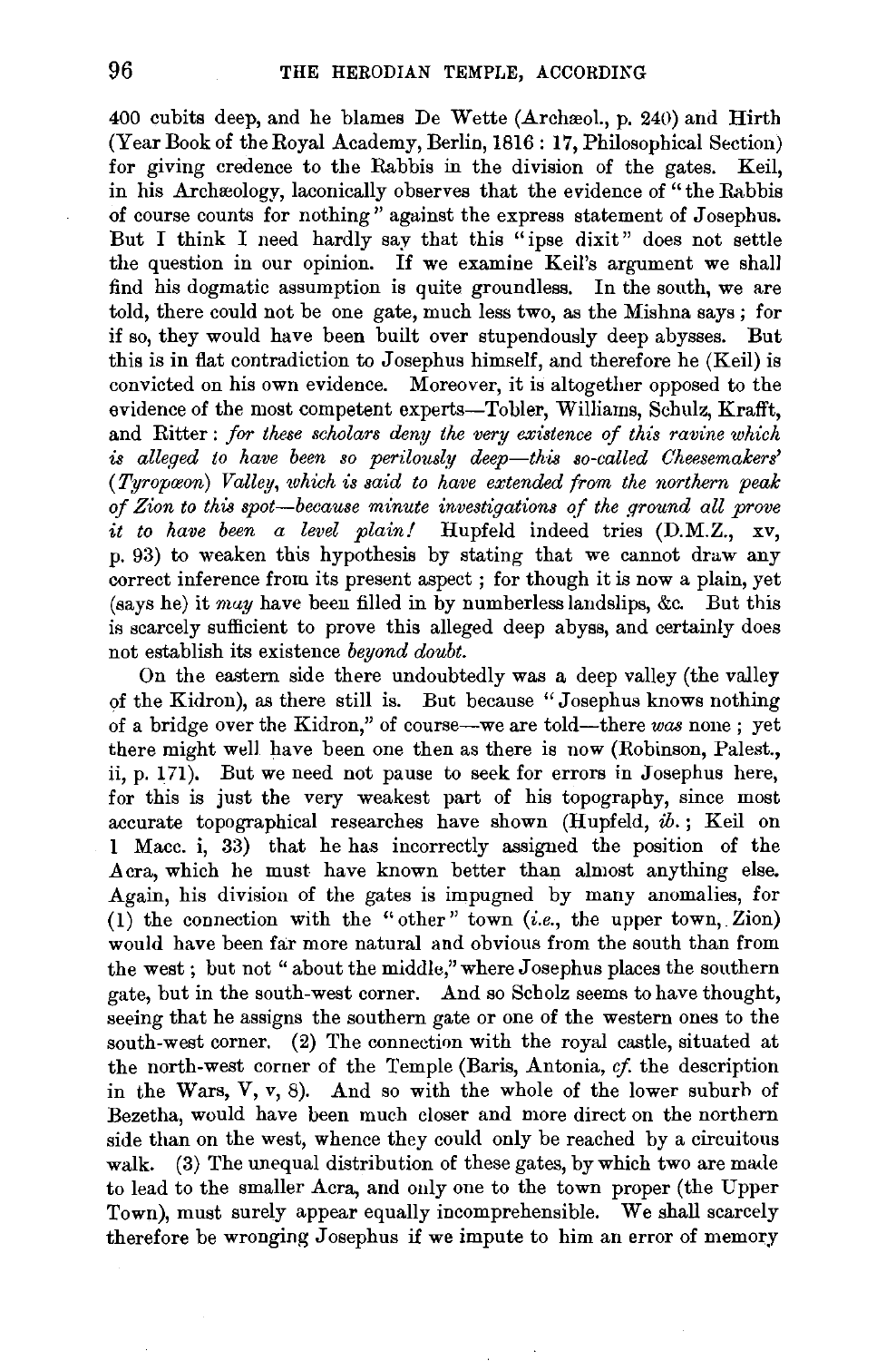on this score; but even this is hardly necessary, for he does not *distinctly* declare that the four gates were *on* the western side  $(\pi \lambda \epsilon \nu \rho \dot{a} \mu \dot{\epsilon} \tau \omega \pi \nu \dot{\rho})$ , but that they were "towards the western side" (εν δε τοις έσ περίοις μέρεσι), so that one of these may, in fact, have been in the south-west, leading to the city of Zion (in the Mishna it is reckoned as one of the two southern gates, and the other may have been the gate which Josephus places "towards the middle'' of the south side), and the other, the western gate of the Mishna, to the Acra. Again, as to the two gates of Josephus leading to Baris, one was not a real gate, and therefore is not mentioned in the Mishna. The other (מדרי or מדר), in a more northerly direction, was restricted in its use by the Castle Antonia. Moreover, later explorers (Catherwood, Robinson, &c.) by discovering remains of the southern gates in the subterranean double gateway beneath the Mosque el Aksa, have thereby confirmed the Mishna's statements (Winer, *ib.,* p. 580-3), that they were on the other side of the eastern gate, through the  $\pi \nu \lambda \eta$   $\omega \rho a/a$ (Acts iii, 2-10), which most commentators have held to be this gate.

As regards (3) the commentators of the Mishna differ concerning the structure of the Soreg. According to some, it was a latticework with large interstices (R. Obadia Bartenora, &c.) ; it was, according to others, a firm wall (Aruch, Maim., &c.). Josephus supports the latter theory, and declares that on this wall pillars were placed with inscriptions for warning off the heathen.

L'Empereur (De Mensuris Templi, p. 42) tries to reduce the great discrepancy between Josephus and the Mishna in this respect by the emendation *τρίστεγος* (having-three-layers) or *τρίστοιχος* (three-walled) for *Tpinnyvs* (three-cubits), and supposes three layers of stone and a fourth of wood, which last by itself (leaving the foundation out of account) might have been of the height given in the Mishna. It is possible also that the balance of the height of the Soreg given by Josephus, where it contradicts the Mishna, was the measurement of the underground foundation *(cf* t:lto,~ on the Inner Temple, C 3, and R. G. Lipschutz in Comm. תפארת ישראל<sup>).</sup>

Concerning (4), as far as this passage, abounding in contradictions and inaccuracies, may be aided by one number, the difference will disappear if we suppose that before ascending the twelve steps, and also at the entry into the Women's Court, there stood a threshold stone.

Before passing to the middle part of the Temple, let us here state certain details in which the accounts of the Mishna are sometimes confirmed and made more evident ; or, at other times, one among the various elucidations of the Mishna commentators receives additional support. Hence we are able to state-

 $(a)$  That the Temple-Mount was surrounded by double rows of pillars (Pesach,  $13\overline{b}$  and  $\overline{c}$ ), since Josephus also speaks of splendid colonnades, which were supported by the outer walls of the Temple-Mount. Moreover, the second explanation of Aruch is justified, viz., that the **מַיִּךְ** ( $\sigma$ roat) colonnades were sup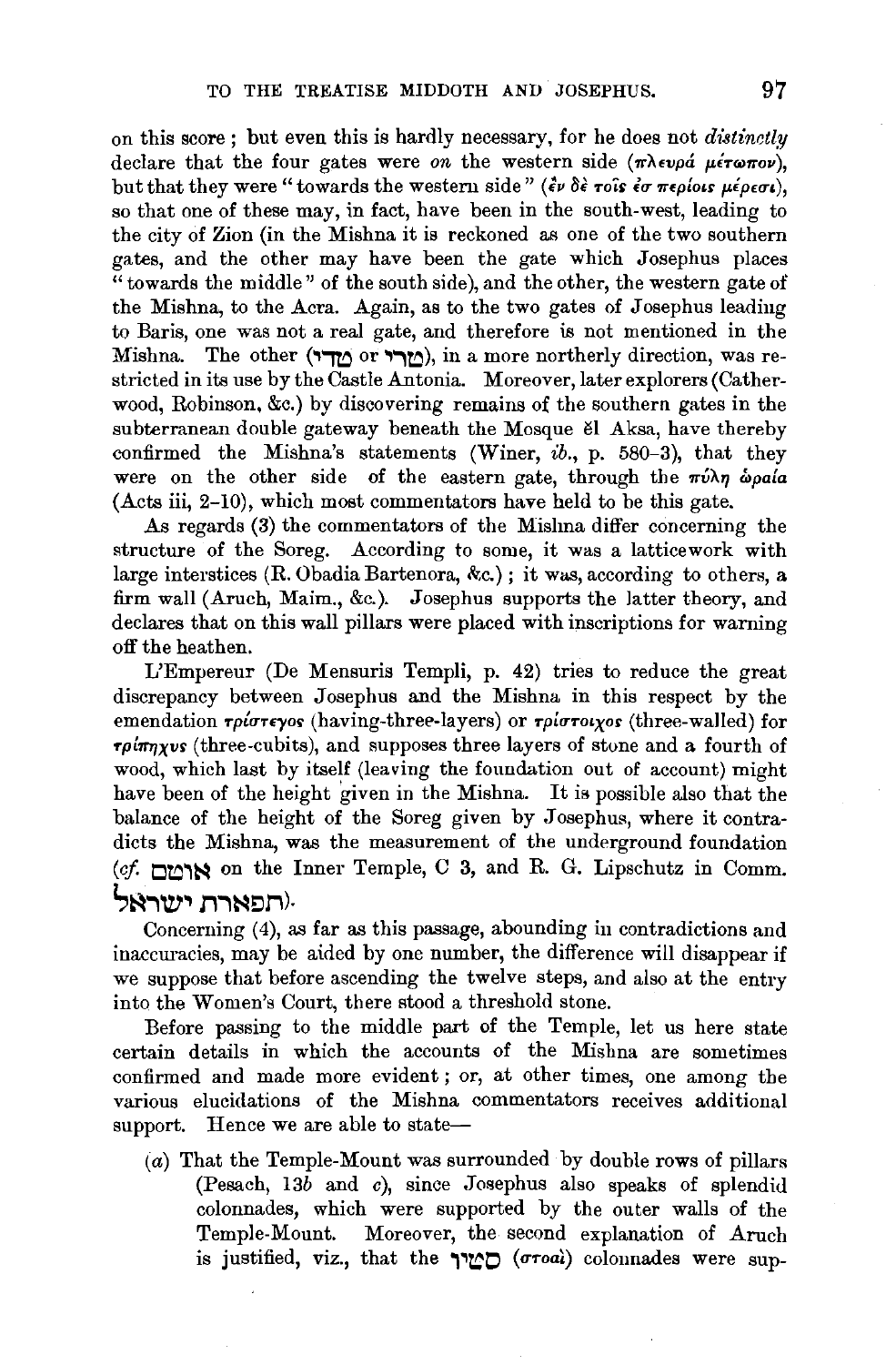ported from below. And so also is that of R. Lipmann Heller (Bem. ii, 1) that the Temple-Mount was completely covered except at the sides. We may add thereto from Josephus that the colonnades were from 30 cubits broad, and that the arched roof and ceiling of cedar-wood was supported by white marble pillars, 25 cubits in height, and hewn out of a single block. This last, however, appears to be one of those stretches of imagination he is so fond of, as the passage is in contradiction to another one. (See further down.)

- (b) That the Soreg was a solid wall, and also that it surrounded the Temple on all three sides of the Temple-Mount.
- $(c)$  That the Chell had no special walls of its own, but began immediately after the Soreg. SeeR. Obadia in opposition to the theory (Maim.), which allots an eastern wall to it (cf. Schilte ha-Gibborim, 2a). Josephus's account suppor's the former hypothesis, not only because he mentions no walls between the Soreg and the Women's Court, but also because he says that the inscriptions warning the heathen were placed on the pillars *over the Soreq*, thus indicating that the Chêl began thereis
- $(d)$  That the various flights of steps in the different parts of the Temple filled up the openings of the gates and the whole façade as well, as has been already conjectured in  $\bigtriangledown$ ון 11, 3, No. 23. This, too, is confirmed by 'osephus, inasmuch as he says that the 40- (or 30-) cubit eastern wall of the Women's Court was all covered with steps, which also extended over the whole façade. This latter observation will better :llustrate the universally maintained statement of the Mishna, that the walls were "high," even if the number be not inaccurate.
- (e) That the pavement of the· Temple-Mount was tesselated with various kinds of stone, unlike that of the Solomonic Temple which had a flooring of  $c$  eress planks; and since such was its pavement, this throws some light on that passage (Megilla 22b) where it is said that "a man should not throw himself down to pray outstretched on a' paved floor." *Cf* also the freqfiently recurring רצפה in Ezek., Chron., and the Mischna ; also Aruch ורצף

Without connection with the ource of information we are examining. and partly in direct antagonism to it, are the following statements :-

- $(a)$  That in the inscriptions, heathens were forbidden to cross the boundary of the Chêl, on pain of death. If this inhuman edict was ever published, it would at most have been in times when such heathen-hating zealots as Elieser ben Ananias (see Wars, II, xvii, 2) were masters of the situation.
- (b) That around the Temple hung warlike equipments taken in battle with foreign tribes, to which Herod is said to have added those taken from the Arabs. No mention is to be found of this in our authorities; the עמרות (Zech., vi, 14), which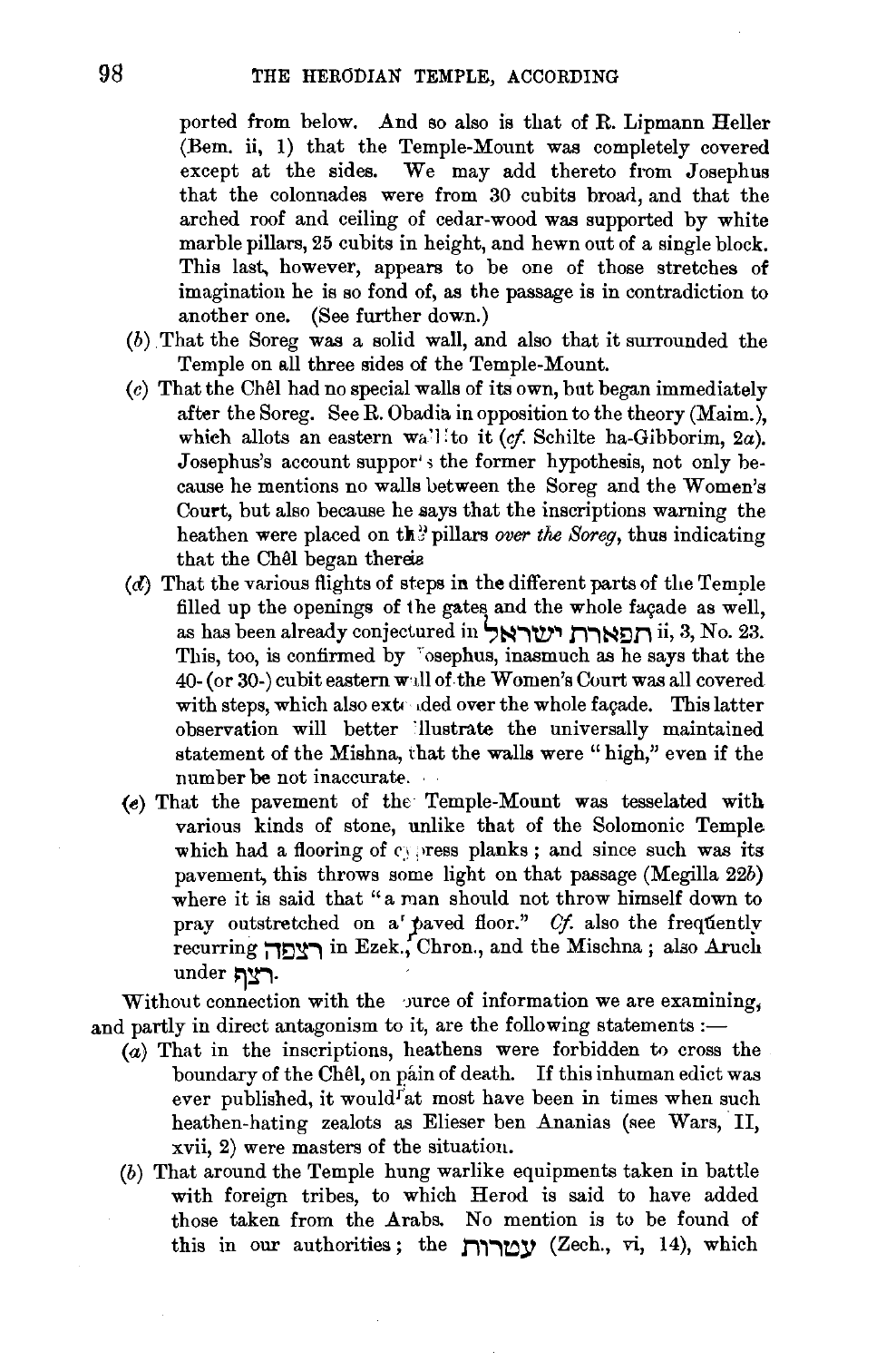were above the Ullam Gate, were according to Aruch and Tosa.phot (Ji~.,~l') bow-shaped golden window ornaments *(cf.*  Oholot xiv, 1). Also Hecatreus says (Josephus contra Apion, i, 22) that there was no dedicatory offering  $(\frac{dv \hat{\phi}}{\eta \mu a})$  in the Temple; but this would be sheer tautology if, as Herzfeld thinks, this is identical with the foregoing  $\vec{a}$ *ya* $\lambda \mu a$  (statues). Moreover, it is contradictory to the general conception of a Temple among the Jews-"the place of prayer for *all* men" (Jsa. lvi, 7)the place of peace, to whose altar no iron was to be brought, " so that that which shortens man's days might not be brandished above that which lengthens them" (Mechilta, Exod. xx, 22)it would, we repeat, be repugnant .to Jewish feeling, to make it a standing evidence of the overthrow of their enemies, and though it might have been expected from Herod of Idumea, it is scarcely to be concentred in his predecessors. In  $1$  Macc. i, 22, mention is only made of "the golden ornament" on the outside of the Temple, after speaking of the Crown of the Secharja; nor could the:  $v$  wreaths and scutcheons" (id. iv, 55) refer to these trophies, fince the Maccabees, at the time of the dedication of the Temple, did not possess the trophies taken from Antiochus. Finally, Josephus himself says (Ant., XVII, vi, 2), on the occasidn of the rebellion organised by the patriotic jurists, Judas bei. Sariphæus and Matthias ben Margoloth, that Herod had uwloubtedly broken the Law by causing a Roman eagle to be plared over the greatest door of the Temple, seeing that the Law forbade the setting up of images.\*

The statement of Josephus that the Temple was somewhat lower on both sides than in the middle, so that the latter could be seen at a distance of many stadia by those dweiling opposite or journeying towards it, is neither contradicted nor supported by our authority.

### $y_{\rm P}$ .

# B. THE WOMEN'S COURT (עזרת נשים).

This space was an area of 135 cubits square ; no actual mention of any gate is found, but we are told that in each of the four corners was a cell, לעבה, without roof, 40 cubits in length and 30 or 40 in breadth,  $(R. Schmain)$ ; that scaffolding was kyought and set up for the women, at the division of the sexes in the water-drawing festival during the Feast of Tabernacles; that fifteen semi-circular steps, each a cubit and a half in height and breadth, led into the next court; and finally, that there were two underground cells between the two courts for storing the musical instruments of the Levites.

Now Josephus is in this place somewhat obscure, and his two accounts

• [But this eTidently applies (1 Kings vi, 29, 35) only to raised pictures (שורה בולטות) or actual images. not to engraved ones (שורה בולטות). *Cf.* Abod Sara,  $43b$ ].

 $\mathbf I$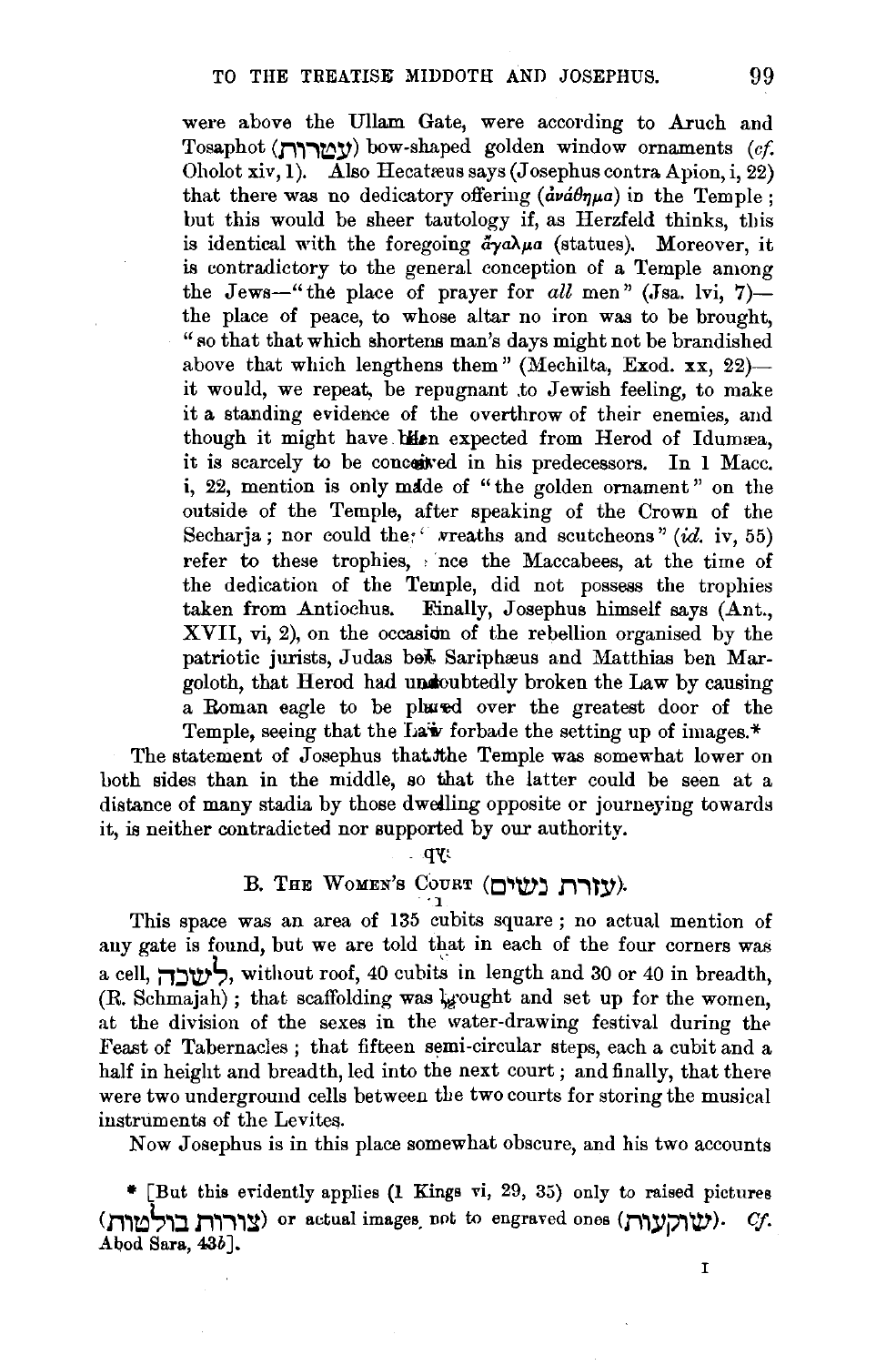obviously contradict one another : nevertheless, in each case they differ from the Mishna on the point under consideration. The divergences are as follows :-

- (1) Josephus assigns a number of gates to this outer court, viz. : three on the south side, three on the north, and one large one on the east, in the Antiquities; but in the Wars he gives us nine, viz., four in the north and south respectively, and one in the east.
- (2) According to Josephus, the double gates were 30 cubits high and 15 broad, but the one "behind the Corinthian," says he, was 50 cubits high and 40 feet broad; now the Mishna tells us that all the gates were each 21 cubits high and 10 broad, except the Ullam Gate, which measured exactly double each way.
- (3) Josephus speaks of five steps at the gate of which the Mishna says nothing, although it calculates closely enough the ascent (of  $22$  or  $22\frac{1}{2}$  cubits) from the Temple-Mount to the Hechal Portal (ii, 4,  $cf.$  Yoma 16a), and he says these five steps were not so high as those above, whilst the Mishna states that all the steps were of the height and breadth mentioned (ii, 3), with the single exception of the Ullam flight, and there were only fifteen of these.

As regards (1) later archeologists, Winer and Keil make the two accounts of Josephus tally, by supposing that in the Antiquities he has merely left out the two Women's Gates on the north and south, and that the statement in Middoth ii, 6, where four doors are enumerated in the north and south, harmonises with this. Let us scrutinise this more closely. According to I, iv, 5, there were 7 gates in the " Outer Court," viz., 3 north, 3 south, and **1** east (Nikanor) ; according to ii, *b,* however, there were 13, namely 4 north, 4 south, 2 smaller gates near the great gate in the east, and two "nameless" in the west. The first-mentioned south gates are all included in the second narrative, and an upper gate (**שער העליון)** is added, but only one of the first-mentioned north gates is there, and three other names, among them a Jechonja gate, which may well have been identical with the one (\",~'~:l) included in the first account in the Mishna, and would only have been regarded as an historical reminiscence ; the question whether there was a double name for one of the two other gates last mentioned, and the admittedly omitted **"'lj?'\r.lil J"1'1::J.is** of no consequence to our inquiry. The two last mentioned are the Song Gate ("**עיצר היינור**") and the Women's Gate (שער הנשים); the former name is explained by the fact that the Levites brought their instruments out of their underground depositories through this gate. Now these dep6ts lay between the Israelities' and the Women's Court (id.); it is very probable, therefore, that this exit was at least in the immediate neighbourhood of the Women's Court. Hence it appears probable that these gates near the western boundary **(::J."'ll'r.lt, M,j,t)l:))** were situated low down towards the west : on thes outh were the **individual reduces** and then the **individual** in the north the Jechonja Gate (בְיצורץ) and the Gate of Offerings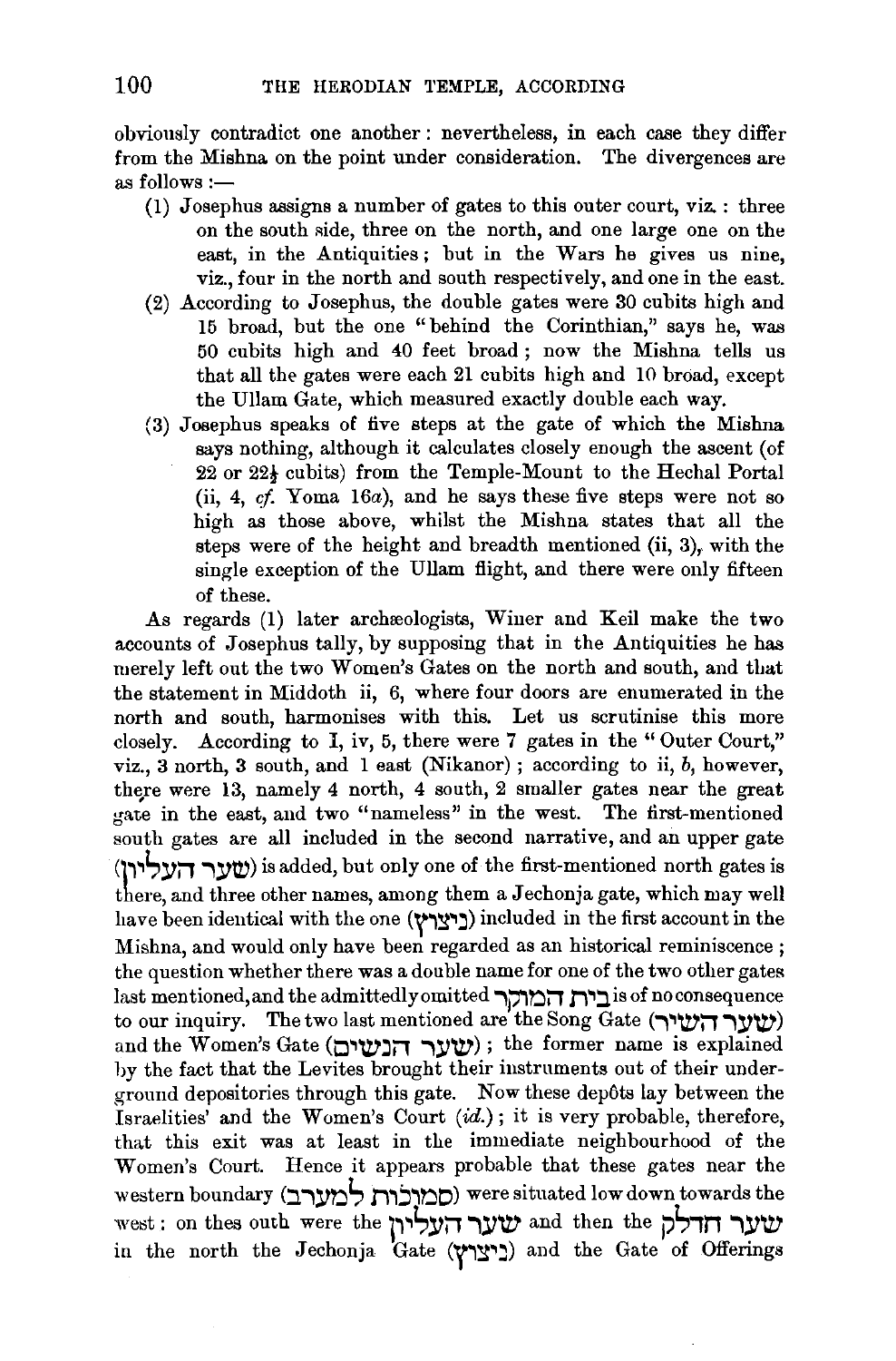(**עַער הקרב**ן), and for the two others we may reasonably assign on the one side the gate of the First-Born (Jj~.,~~::l:-l **.,j.''\l:)')** and the Water Gate **(Cl',Oi1 'tl:)'),** on the other the Women's Gate and the Singers' Gate, if not *in,* at least *near,* the Women's Court.

That the latter is included in the general conception of  $\mathbf{r}$  is evident from Biblical usage, for in Ez. (at the place before cited) the Women's Court and the others appear under the general term  $\nabla$ y $\Box$ , and are only distinguished by the epithets record and reversion, and also from Rabbinical authority (see among others, Maim., Beth Habech. v, 3). Moreover, if we consider the south side, it seems very probable that the last of the gates was situated in the Women's Court. The name of the Water Gate is plainly derived from a well situated there, and in Ez. xlvii, 2, it is stated "the water gushes forth there, and will again flow forth from the well of the Temple;" and again he tells us, God led him to the gate of the House *(i.e.,* Temple), from whose threshold gushed forth water. "And he led me forth to the outer gate of the way, to the gate that looks towards the east, and behold ! water trickled out," &c. ; thus it was in the extreme east, *i.e.,* the Outer (Women's) Court *(cf* Rashi and other commentators). Finally, our theory is supported from post-Exile times by a passage in Nehemiah viii, 1, 2, and receives additional corroboration from Yoma 69b. In that passage it is distinctly stated that Nehemiah performed the reading and expounding of the Law on the place by the Water Gate for men and women, which (says the Talmud) took place "at the Women's Court;" hence it follows that the Water Gate must, at any rate, have been in its immediate vicinity. We are thus quite justified in placing the outermost gate on the north and south side of this space. That Josephus omits the two little side gates of the Nikancr Gate does not call for special remark, as the first Mishna (which only mentions seven) does the same. It seems much more difficult to understand the two ("nameless") western gates of the last Mishna. True it may be that these are not mentioned in the first Mishna because they were much smaller than the other ones. On the other hand, Josephus pcsitively declares that " the western side had *no* gate : the wall here ran on in an unbroken line"-just as also the Ezek. Temple has no water-gate, which Abard (Intr. to Ezek., *cp.* 40) has already pointed out, and even " $\gamma''$ " on Schekalim V, v, 3, would be inclined to support Josephus if he were not restrained by reverential belief in the Mishna.

Even if Josephus is correct-as many archaeologists, both ancient and modern, think-in placing the Nikanor Gate in the east and at the entrance to the Women's Court, in opposition to the constant testimony of the Mishna and the Talmud, which places it in the west by the Israelites' Gate, the difficulty in this passage will, on furthur scrutiny, be found to be in nowise diminished. For Josephus has distinctly declared that special gates were constructed for the women on the north, south, and east sides, but (says he) the west side (called the women's bounds) had no special gate, but ran on uninterruptedly, which, however, does not preclude their having been one or two gates on the west side

 $12$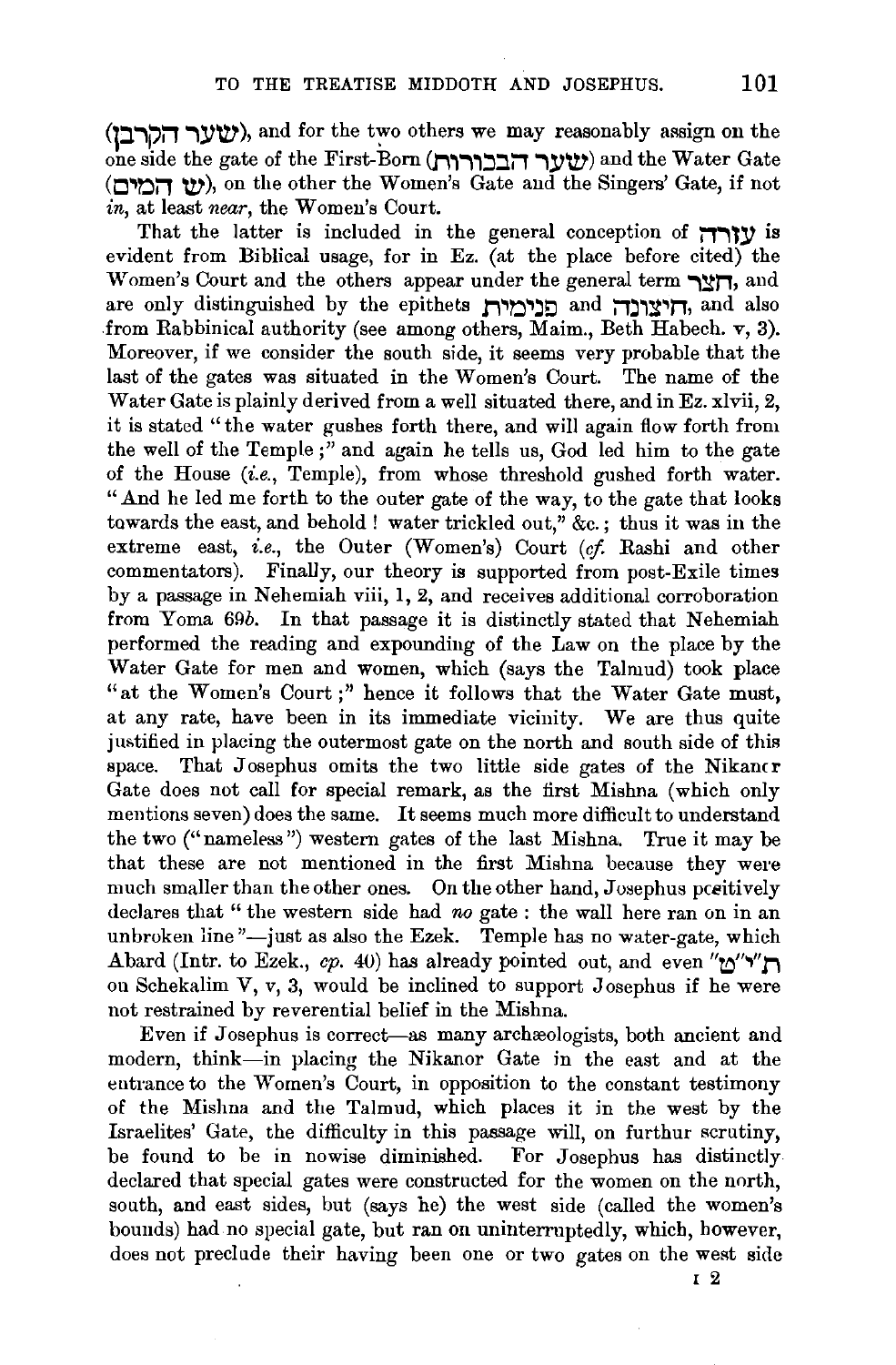of the Israelities' and Priests' Courts. But the premiss itself is false: ,Josephus places the Nikanor Gate on the same spot as the Mishna does (see below). Nevertheless, the difficulty can be got over if we agree with the lately edited וגולה in placing the two west gates in the corner of the Ullam which projected into the Hechal (see below), for then the west side of the actual wall would of course be without gates and run on uninterruptedly.

As for (2), the divergences, which seem so obvious and so immovable, will be found to admit of complete explanation by a closer comparison of the texts. The Mishna says  $(ii, 3)$ , "All the gates (except the Ullam) were 20 cubits high and 10 broad, and all of them (the Ullam again excepted) had doors." Josephus says, after giving the dimensions, "The space broadened from the entry inwards on both sides into tower-shaped niches, 30 cubits in width and in length, 40 in height." But neither the Mishna nor Josephus says that the doors were immediately by the entry, so that they may easily have been hung much further back in the sloping interior at a correspondingly greater elevation and width.

As for  $(3)$ , the five steps which led "to the gates"—mention having already been made of fourteen-have been the cause of much racking of brains for archaeologists, which has finally led to Winer's complaisant solution, accepted even by Keil ("Archæol.," p. 151) and Rosen ( $i\overline{b}$ . p. 43), viz., the assumption of  $14+5=19$  steps to the Women's Court. Thus once again the peace we thought to have established between the accounts of the two authorities on this point is imperilled. But to these accounts there is something to be added. Josephus tells us of fifteen steps, agreeing with the Mischna, which led out of the Women's Court into the Men's, and he adds that one-third longer steps led to the other gates. This is explained *(cf* Winer) by the Women's Court lying five steps lower than the men's, for Josephus observes that these fifteen steps were "lower" than the five which led to the other gates (those of the Men's Court), and thus the five and the fifteen had each the same total altitude ; but this is again contradictory to the Mishna, in which it is said that each step, except those of the Ullam, had the same height and breadth. Thus the hypothesis and the deductions obtainable from it are alike invalid, owing to internal contradictions in their enunciation. If we are to suppose the five steps connected with the fourteen in theW omen's Court-( and we have already expressed our opinion that had this been the case Josephus would surely have said so, which opinion is strengthened by the fact that he allots another number (viz., 15) to the next flight)-by which means alone we can get number nineteen, then it would seem obvious that they could not be connected with other steps in a totally different situation. But Josephus would surely have spoken of nineteen steps, not of fourteen and five, to which, lastly, moreover, he expressly applies the epithet "other"

\* [Mainz, 5637. An anonymous work belonging to the first third of the seventeenth century. See the introduction for Delitzsch's and S. Sach's theories as to its author.]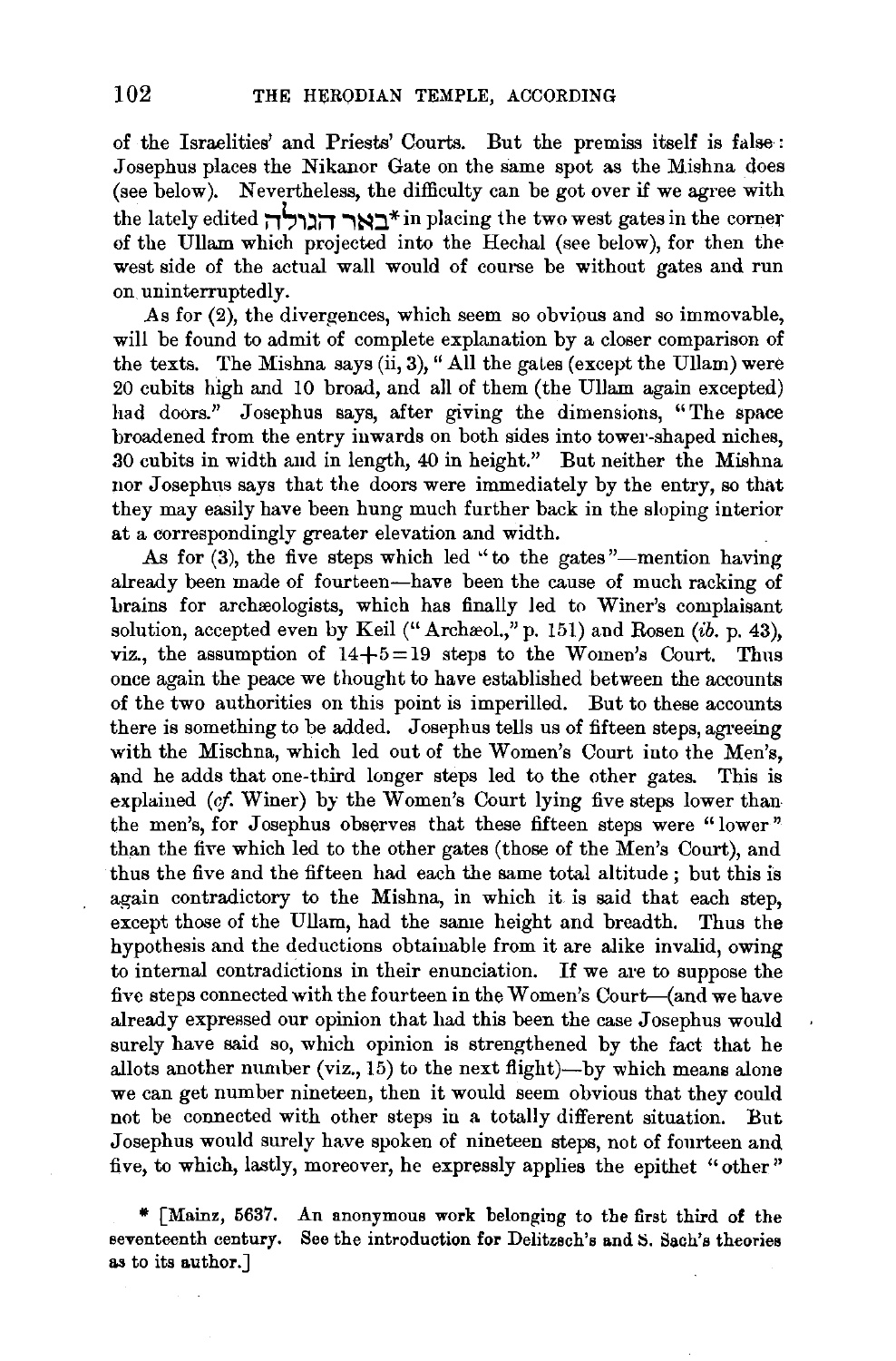$(\partial \lambda \lambda \omega)$ ; and finally, Josephus says, not that these fifteen steps were "lower," but that they were "shorter" ( $\beta \rho a \chi b$ repot), apart from the fact that it would be a peculiar architectural freak to flights of stairs with such high steps on the north and south, and on the west a flight with lower steps, altogether out of proportion to the others. It seems, therefore, most probable that the five steps were totally disconnected with any of the other flights, and that in a diagonal direction towards the northern and southern gates (to which, for completeness' sake, may perhaps be added to the eastern gate, though one of the two flights certainly led to it already), the terrace-shaped walls of earth were led up to by five steps, which were longer than the others. The Mishna in its description takes no notice of these, because it is only concerned with the direction from east to west; and by limiting the aim of its dimensions (ii, 3) by the words "which were there" (שהוי שם), it excluded the application of them to the other sides.

We cannot here obtain from Josephus so much material for supplementing the Talmud as we did in the last section; such as it is, it may be summed up as follows : $-$ 

- $(a)$  The wall of the Women's Court (if Hirth's emendation be correct) was 30 cubits high.
- (b) The broadening of the portal inwards into tower-shaped niches of 30 cubits in length and breadth, and 40 in height, supported by two pillars, each 12(?) cubits in girth.
- (c) The height ot the gate towers.
- $(d)$  Confirmation of the probability that the two ("nameless") western gates were not in the middle of the wall, but in the corners.
- (e) The five steps situated at the side gates, providing a connection with the Women's Court.
- (f) That the Nikanor Gate was made of shining metal (ii, 3) (Corinthian bronze).
- Not in accordance with our tradition are the following:-
- (a) That the gates, posts, and threshold-coping were covered with gold and silver; according to ii, 3, they were covered with gold only; however, the record there speaks of gates only, and it is possible that the silver covering may apply to the posts and thresholdcoping.
- (b) That women were so rigorously forbidden to overstep their prescribed limits ; of this our Talmudic sources say nothing, or at most the passage (Kidduschin, 52b) relating to it involves nothing like this rigour. Moreover, according to the commentators, the above-mentioned women's gate was so called because the women entered the inner court through this gate to assist at the offering of sacrifice, then that the women present were not to advance as far as the men.

In conclusion, just a word or two as to the position assigned by .Tosephus to the Nikanor Gate. Many scholars, of our own and of former days, conceive that this gate, which the Mishna situates at the end of the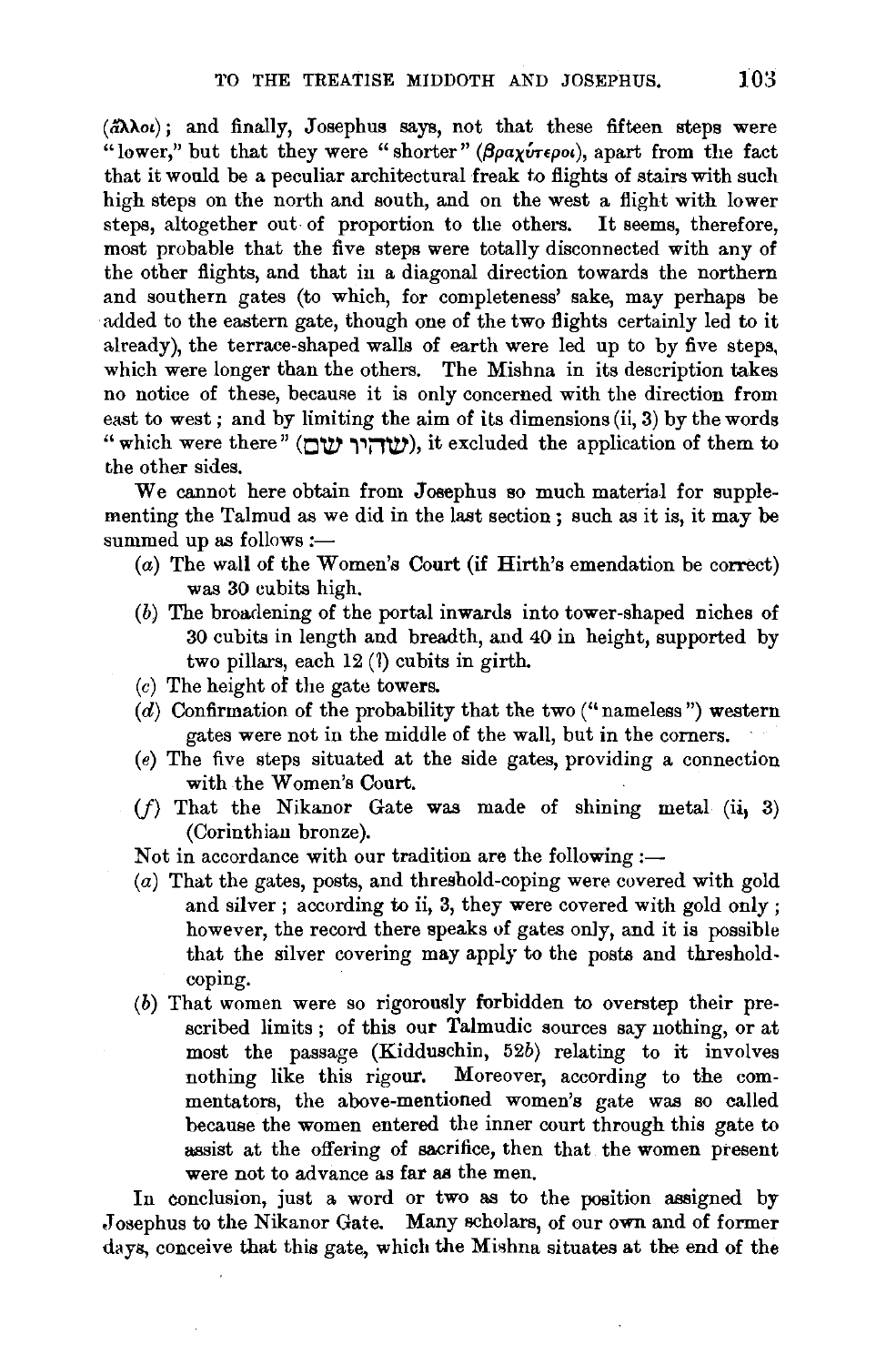Women's Court, is placed by Josephus at the east side of the court, hence adjoining the Chêl. But a closer scrutiny of this part of his narrative will show the error of this belief. He does indeed say (Wars,  $V, v, 3$ ) that this gate of Corinthian bronze (the Nikanor Gate) lies without the Temple (by which we must also understand the two inner courts, for he calls the sanctuary, in its narrower sense, "the sanctuary itself "- $a\dot{v}$ ròs  $\delta\nu\alpha\delta s-\delta$  4); but this is certainly indefinite enough, for the Temple proper only embraces the Hechal and the Holy of Holies. However, the two inner courts may be perhaps included in the chief division, as in our arrangement. If so even, it must be admitted that this Nikanor Gate is situated by him in front of the Israelites' Court at any rate, and certainly not on the east side of the Women's Court ; moreover, in the very passage we have been dealing with, Josephus speaks of the gate "behind the Corinthian, in the women's court, on the east side," opposite the entry into the sanctuary, so that the Corinthian must have been westward of this gate, *i.e.,* at the entry into the Israelites' Court, which he (as aforesaid) includes in the sanctuary. The last-named gate is the above-mentioned O~ipi1 -,y'l,l1, or **1,!iM.l"1i1** -,y'l,l1 (see **n-,o, -,,!io:J,** *cp.* 6).

We now come to the last division of our subject, which we split up into the following subdivisions, proceeding from east to west  $:-(1)$  The two inner courts (Israelites' and Priests'), the courts (in a narrower sense) to the altar of sacrifices ; a space behind this altar stretching to the forehall of the Temple proper (בין מובח לאולם), 22 cubits wide ; (2), this forehall; (3) the sanctuary proper, consisting of two parts; (4) the space behind this sanctuary.

### C 1. THE OuTER CouRTS UP To THE ULLAM.

Each of these courts has the same breadth as the Women's Court (135 cubits), and a depth of 11 cubits; between the two was a boundary of ראשי פספסין. The explanation of these words is much disputed; some hold it to have been a beam running across the bottom (R. Shmajah), while others maintain that it was a projection of timber from the north and south walls  $(R. Obadia)$ . According to a statement of  $R.$  Cheser ben Jacob (derived from Maimonides), the connection between these two courts consisted of an erection, 1 cubit in height, extending along the whole breadth, and on this stood the orchestra of the I.evites, made of stone,  $1\frac{1}{2}$  cubits high, and having three steps, each  $\frac{1}{2}$  a cubit in height. In the fore-courts were a great number of cells (לעטבות), and in the Priests' Court, the altar of sacrifices, constructed as follows :- It stood on a base 32 cubits square, of such sort that on the south and east from the edge to the boundary on the north and west, there was a gradual diminution of a small (5-handbreadth) cubit; so that the base on the north and west was 32 middle cubits, but on the other sides was less by a small cubit in the north-east and south-west (increasing to a smaller cubit). On these lines stood a rampart filled with stones, one (middle) cubit high; then an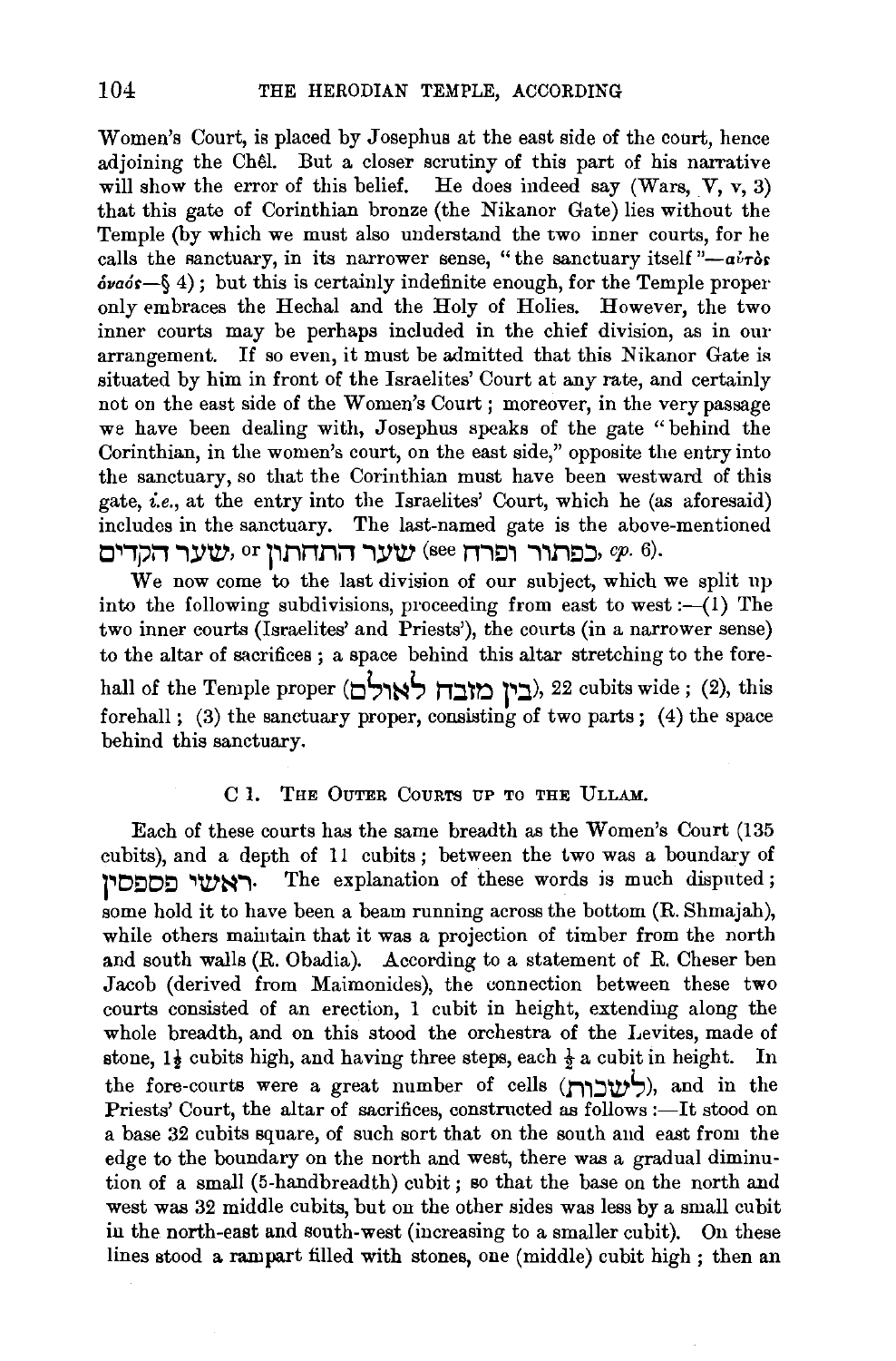embankment on all four sides, a (smaller) cubit high, and a similar rampart 5 (middle) cubits high was erected round the sides of this area  $(30\frac{1}{3})$  middle cubits); then, on a further embankment of a (small) cubit was thrown up a rampart 3 (middle) cubits high, and of similar composition, so that the area of the new surface was  $28\frac{2}{3}$  (middle) cubits. On the four corners a space was embanked, a (middle) cubit longer and broader and a (smaller) cubit higher, and this was left hollow. Thus the priests only moved about on a surface whose sides were  $26\frac{2}{3}$  (middle cubits) and breadth less than a (middle) cubit; for the inner square of  $24\frac{2}{3}$  (middle) cubits was the actual burning-place. The height amounted to  $9\frac{2}{3}$  (middle) cubits  $=58$  handbreadths, or 8 middle and 2 smaller cubits (Middoth, *cp.* iii, Menachoth 97b; Maim., BethHabech. ij, 7). The space (of 22 cubits) behind the altar was entirely taken up by a flight of stairs, having twelve steps of various breadth and height, which ran along the Ullam Wall (תפארת ישראל), iii, 6.

Now let us see what Josephus says in this respect, as to the constituent parts of this portion: $-$ 

- $(1)$  He places a little low stone barrier of one small cubit in height ( $\pi\eta\chi\nu a\overline{\iota}\nu\nu$ ) between the Israelites' and the Priests' Courts, which may easily be reconciled with the ראשי פספסין, especially with the first of the accounts given ( $\Box$ ספֿסין)  $v.$   $\psi$  $\eta\phi$ *is*); still more easily with R. E. b. J., whose height of one cubit may well be identical with Josephus's boundary, from which, however, he must have omitted the three steps of the **j:J,,.** Again, he says the Temple and altar were *surrounded* by this enclosure (περιέστεφε δε τον τε *va* $\delta \nu$  *kal rov*  $\beta \hat{\omega} \mu \omega$ *, k.r.* $\lambda$ ) so that the people might be separated from the priests : according to  $v$ , 2, the boundary was only on the east side.
- (2) The altar (according to Josephus) was 50 cubits in length and in breadth, and 15 in height. As for (1), whilst it may be shown, by internal evidence from Josephus, that his usage of the words "enclose," "surround," is inexact, yet he here probably meant only *one* encompassing wall : otherwise he must have allotted to this partial enclosure the whole 135 cubits, as he himself gives the breadth of the Temple as 20 ; hence, if the expression is to be taken literally, it would follow that the people had free ingress as far as this enclosure. But, according to our authorities, the people could not set foot in the space of 11 cubits before the altar, *i.e.,* the whole width of the Priests' Court, and this is confirmed by Josephus when, in his usual summary fashion, he distinctly mentions (Ant., XV, xi, 5) a third inner room which priests alone might enter, and also when (Wars, v, 6) he refers to the altar the space "before the Temple," having previously left room in the Priests' Court. Finally, no credence can be given to this "enclosure-wall," because the altar was placed so far in the interior of the Temple towards the west that we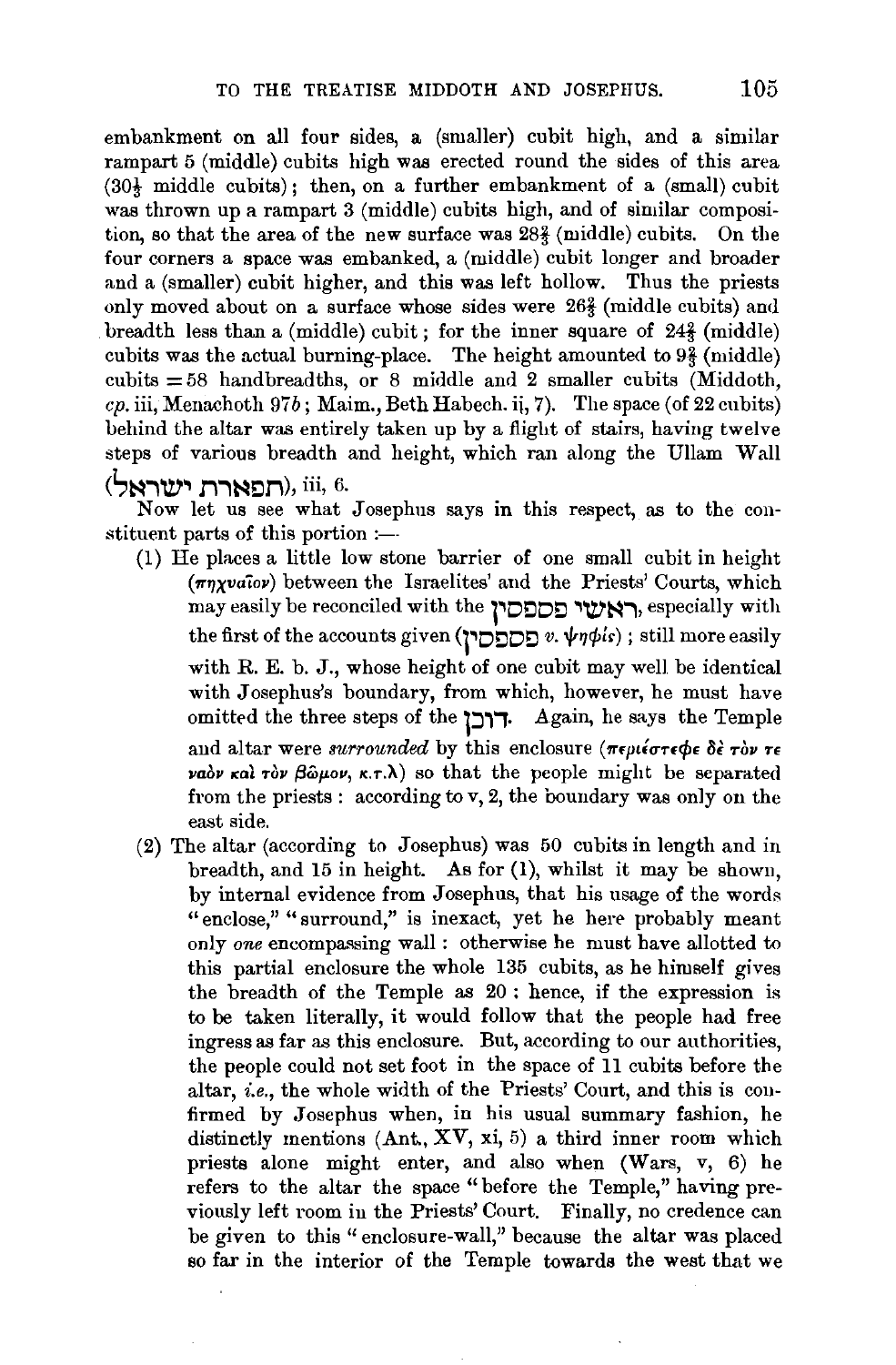have no space left at our disposal for the continuation of an east wall round the altar and its appendages ; besides which the Ullam would have been divided by it. The expression, therefore, must certainly be altogether inexact, and we need only devote our attention to an east wall at the entry to the Priests' Court, by which the people were certainly kept back from entering the altar. But if any one is still inclined to insist on enclosures round the altar, let him content himself with the many cells in the east and west corners, which certainly, in an indirect fashion, surrounded *(i.e.,* enclosed) the Priests' Court with regard to the altar *(cp.* also Herzfeld, Gesch., p. 488, Anm. 114).

As for (2), Hirth has already shown (as before, p. 12) that there would certainly not be room enough for an altar covering so large an area ; he therefore suggests as an emendation 40 instead of 50 cubits,\* while others before him would alter cubits to feet *(cp.* Haverkamp note on this passage). According to this latter assumption the difference in the statement of the dimensions is reduced to so small an amount that it might well remain unnoticed in much more precise accounts than those of Josephus; for 50 feet (Greek) =  $\frac{3}{5} \times 50 \pi \eta \chi \epsilon \kappa s = \frac{3}{5} \times 15 \times 17.587$  inches  $= 586.2$ ; while 32 (Mosaic) cubits  $= 32 \times 18.5$  inches  $= 592$  inches; the total deficit not quite 6 inches (see above,  $A(b)$ . Moreover, it is distinctly laid down by both Josephus and the Mishna that the base was made in such a way that the surface gradually became narrower, and this view is adhered to by former and present archieologists (cf. Reland Aut. Sacr., 97f; Cramer de ara exteriore templi, Ugolini, Winer on Altar of Burnt Offering). Undoubtedly the difference in height is in any case greater, but this also may be much reduced. To justify our method let us first take a cursory view of all the numbers which occur in our survey. There are 53 of them, viz., 1 stad. (4 times), 300 cubits (2), 120 (1), lOO (2), 90 (1), 70 (1), 60 (2), 55 (1), 50 (5), 45 (1), 40 (5), 30 (4), 25 (5), 20 (3), 15 (3), 10 (2) (but one of these should only be 9), 5 (2): to these add 12 (2), and 162, 27, 16, 14, 8, 6, 3, each occurring once. Very competent investigators have declared that five of these last nine numbers are untenable (some from internal evidence, and some from their obvious improbability), so that only four of these are left. Thus he gives us 44, most of them divisible by 10, the others divisible by 5 ; also 4 not reducible. Is it then a very arbitrary statement to assert that Josephus has a violent longing for numbers as large as possible at one time, and at other times for numbers divisible by 5, and that he tried everything to obtain them ? Now we have already mentioned  $(A_i)$  that there was among the Greek lineal measures a small cubit  $(\pi i \gamma \omega \nu)$ , which contained only 5 handbreadths, and that this was sometimes put for the  $\pi \hat{\eta} \chi$ us. Let us suppose, then, that Josephus, from a predilection for nultiples of 5, used this as his standard in the height : we get 17<sup>-587</sup>  $\times \frac{8}{6}$ multiples of 5, used this as his standard in the height: we get  $17.587 \times \frac{5}{6}$ <br> $\times 15 = 219.837$  inches; the Mosaic = 58 handbreadths =  $10 \times 18.5$  -

\* Yet this does not, as be thinks, give the *same* ratio between the dimensions as in the Solomonic Altar  $(2 \text{ Chron. iv}, 1)$ , where the ratio is  $1:2$   $(10:20)$ , while here it is  $3:8$  (15:40). Still the difference is diminished.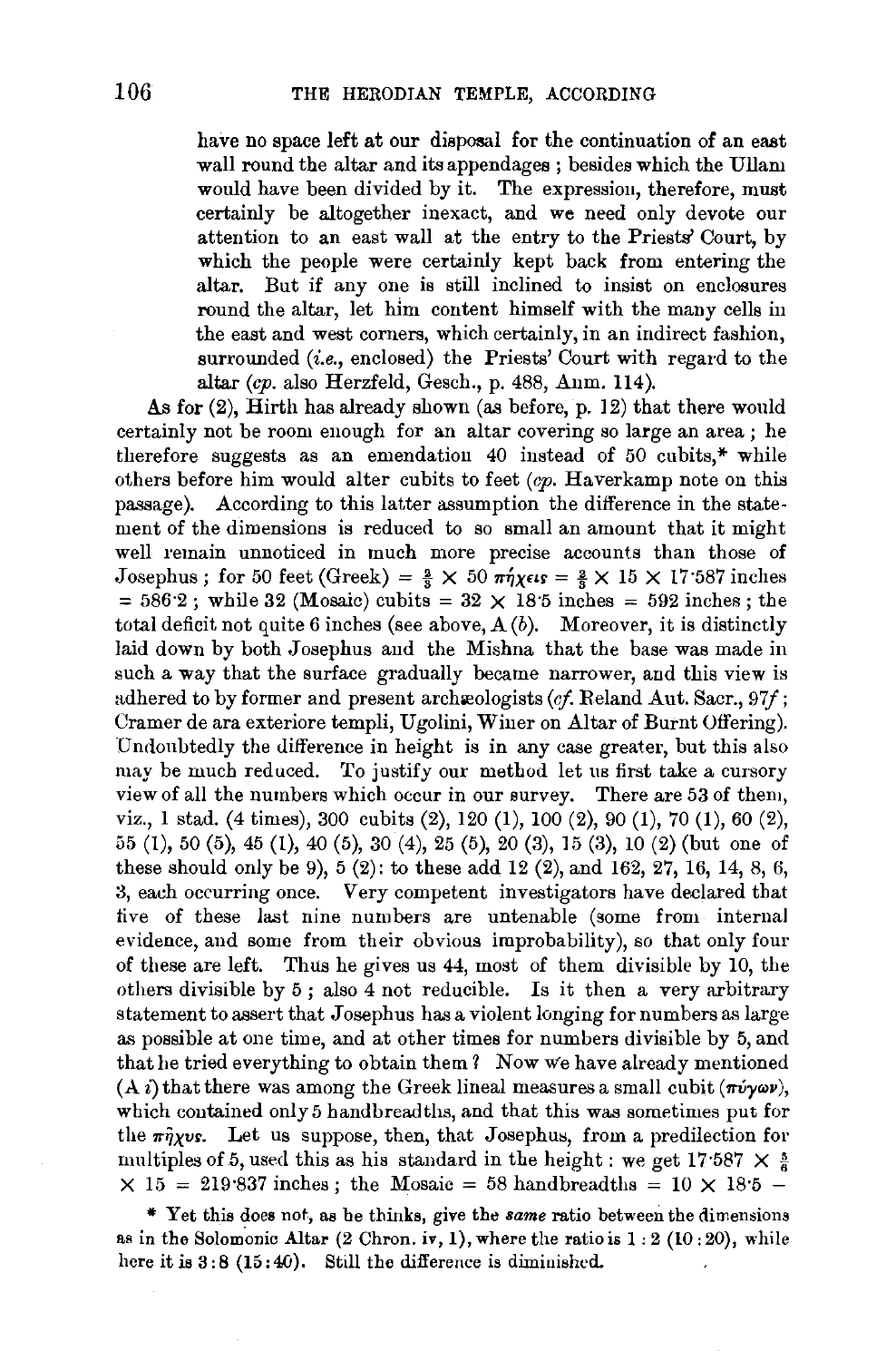$\frac{18.5}{3}$  = 179 inches *(circa)*, difference (slightly over) 40 inches, *i.e.*,  $\frac{49.5}{17.587}$  = *(circa)*  $2\frac{16}{7}$  Greek cubits, thus nearer 15 than 10, for which reason Josephus put them down as 15.

By way of supplementing our knowledge of Middoth through Josephus, we get well nigh nothing more than the new explanation of the **l"DtlOO** '~'1%7~"'1 or of the **ilS.l.'O** of R. E. b. J. On the other hand, we are made acquainted with not a few absurdities and unnecessaries (see note 39). There is one remark touching the ritual, viz., "that no nonpriest might, *in any case,* enter the Priests' Court;" but the Mishna, much more precise in these particulars, says (Kelim i, 8) that this veto was not altogether absolute, but forbade any non-priest to enter the Priests' Court " except on occasions of bringing their offerings there ; " and Herod (Josephus notwithstanding) certainly did not hesitate to make use, like any Israelite, of his ritual rights.

### c 2. FORE HALL.

# (בארלם)· ITS WALLS AND ENTRY.

The twelve steps at the end of the Priests' Court formed the entry into the Ullam-thefore hall of the two divisions of the Temple proper, which in the Mishna's language is included under the denomination, Hechal (iv, 6, 7). It had an eastern wall 5 cubits thick, with an entrance gate (40 cubits high and 20 broad), the latter having merely a curtain and no doors (ii, 3), though the other gates were furnished with both (Yoma 54a. Ketuboth 106a). Above the Ullam Gate was an ornamentation consisting of five cross-beams (**NITI) μελάθρον**) of oak, so arranged that a beam of 22 cubits long stretched above the threshold and extended, on each side, one cubit beyond the portal; above it the next beam was one cubit longer in each direction, and so on, each beam increasing one cubit each way, as it ascended ; the whole being interspersed with masonry. The east wall was longer than the 70 cubit broad fagade of the Temple proper (Hechal, in the narrower sense, and the Holy of Holies) by 15 cubits both north and south. This east wall was connected with the wall of the Hechal opposite to it by cross-beams at the top, and from these beams golden chains hung down into the Ullam space (iii, 5, 6, 7 ; iv, 7).

Here let us note the following points in the narrative of Josephus which differ from our authority :-

- (1) Josephus states that the Ullam Gate was 70 cubits high and 25 wide.
- $(2)$  He says the length of the Ullam was 50 cubits; and
- (3) That the wall in front on the Ullam extended 20 cubits each way beyond the Hechal.

As regards (1), the difficulty may be solved as above in B 2, for Josephus is here again speaking of *doors*, where the Mishna only speaks of *entries.* 

As for  $(2)$ , the figures given by Josephus are at variance with his own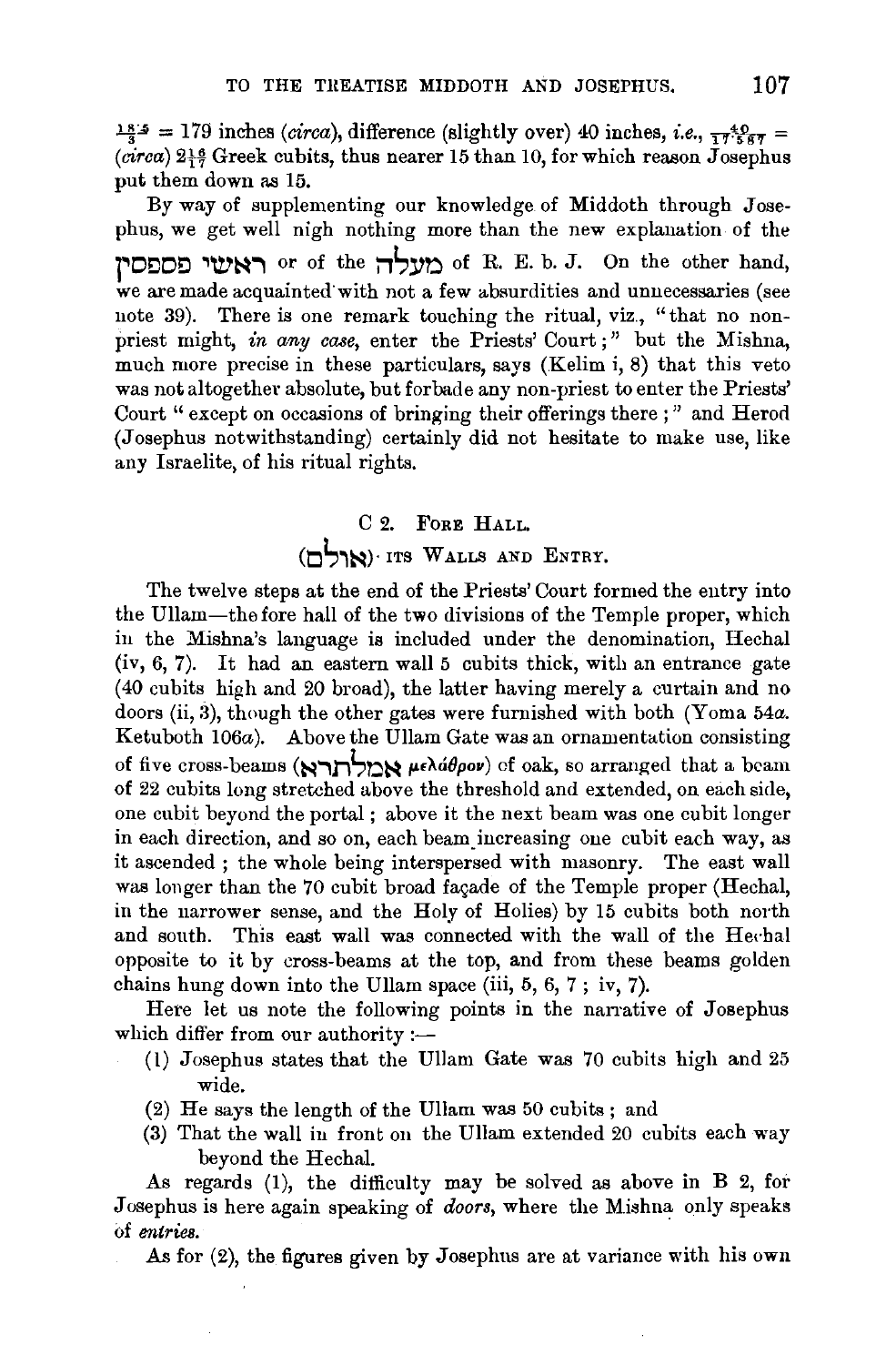statements, and therefore they furnish no materials for criticising a record which is unimpeachable, either on internal or external grounds; especially when this record shows us cubit by cubit the relative positions of the many hundred cubits.

As for (3), *cp.* iii, 2.

Let us once more set forth such information supplementary to our authority as is obtainable from Josephus and *vice versd.* 

- (a) The two projections of the Ullam walls on the right and left are called by Josephus "shoulders" ( $\delta \sigma \pi \epsilon \rho \ \tilde{\phi} \mu \omega$ ). This should support the opinion of the  $\mathbf{y}'' \mathbf{k}'' \mathbf{n}$  (Beth Habech., iv, 5, *cp.* also ~","n *iv,* end) against that of Maim., viz., that the Ullam wall was *only* in the east, and not also in the north and south.
- $(b)$  Josephus is in harmony with the Mishna in speaking of a separating curtain in front of the fore hall without doors, and (like the Mishna) he again makes mention of such a curtain in front of the Hechal ; this information is further supplemented by the Talmud telling us that there were thirteen such curtains of the Israelites' Courts altogether (Yoma 54a, Ketuboth *l60a, cf* Tamid vii, 1), among them one in front of the Hechal, which, however, ~'''I"M on Tamid vi, 1, has overlooked, although he himself quotes the passage in the Talmud, Shekalim iv; *cp.* on this R. Jesaia Berlin, in his Annotations to the Mishna (ראשון לציון).

A not altogether uninteresting little point in a certain passage in the Talmud may be cleared up from Josephus. He states (Wars, V, v, 4) that on the fabric of these curtains was a representation of all the sky, except the zodiac, while according to Jerus. Schekal. viii, 5, lions and eagles alone were said to have been represented thereon. Hence the passage we have referred to would seem to support the hypothesis of R. Eliah Misrachi on Exod. xxvi, 31, and R. J uda Rosanis **1SoS i1j'\V'O**  on Klê Hamikdasch viii, 15, who think that Jerus does not mean that the representations on the fabric were limited to these two forms.

To conclude, some light may be thrown on a doubtful passage in .J osephus, not hitherto properly understood, and this may be done from our authorities and by means of the comparison above made between the various cubits. J osephus says that from the Ullam outwards the front part of the nave was open, and was 90 cubits high, and so forth. This number 90 appears incomprehensible after Josephus has given the inner temple a height of lOO cubits, and to ascribe the difference (like 'Viner does) to the slope of the roof is unsatisfactory, because the roofs in the east are quite flat (as Hirth here takes it), or at any rate never afford such a precipitous slope as this would require. But on comparing the statement of the Mischna as regards the height of the Temple (iv, 6), we find that the main part ends with the 9lst cubit (inclusive) and the other 9 cubits are only ornamental. Now, suppose that the outer hall <S~""''IV''I M""'~OM No. 7 4) provided, like the Temple itself, with a roof, had actually one in common with the Temple, but, not having such ornaments,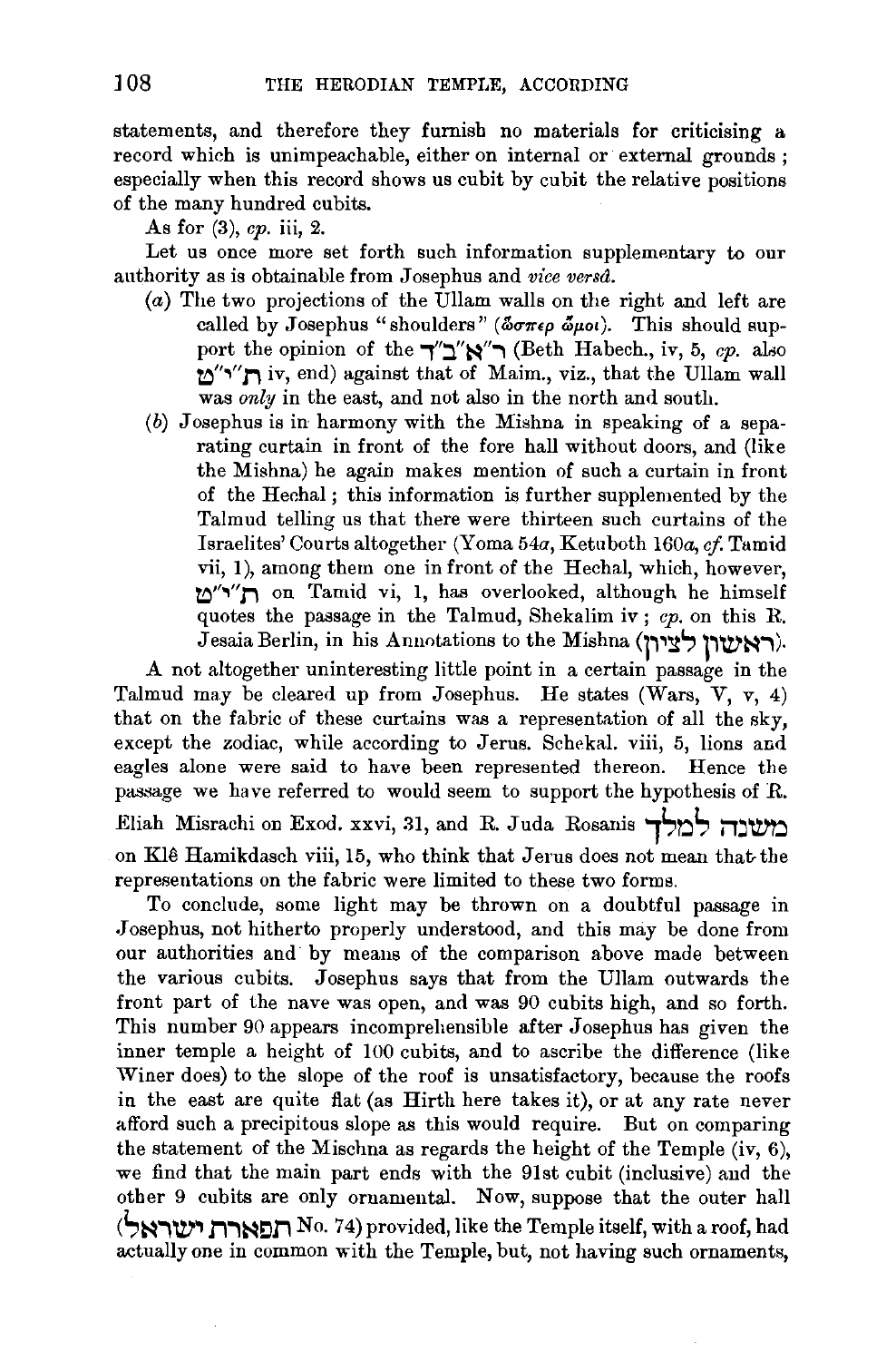its height was terminated by the roof itself : then in the total height there would be a deficiency of 9 Mosaic cubits = 9  $\times$  18°5 = 166°5 inches; 10 Greek cubits =  $10 \times 17.587 = 175.87$  inches; difference (slightly over) 9 inches, which, coming from Josephus (who is summary in these matters), may be regarded as in accordance with the Mishna.

# c 3.

## HECHAL, HoLY OF HoLIES, SPACE BEHIND.

Next to the Ullam comes the 6-cubit thick Hechal wall, in which was a gate (20 cubits high and 10 broad) with doors, and on the boundaries. Over this gate was a golden vine resting on poles, and frequently augmented by new offerings such as golden leaves or pears, or grapes of gold. The Hechal itself was entered by the Hechal Gate. The lower nave was 40 cubits in length and height, and 20 in breadth; cornices and ornamentations 5 cubits in height, succeeded this lower space ; then the upper storey with the same dimensions as the lower, and in addition timber ornamentation, latticework and bird-scarers, in all 9 cubits high. From this could be entered the Holy of Holies, of the same height and breadth, adornments, projections, &c., but only 20 cubits long. In front of the Holy of Holies was a cubit's space, partitioned by two curtains, The west wall of the Holy of Holies was 6 cubits thick, and by it was a cell 6 cubits broad, with a back wall 5 cubits thick and 11 cubits vacant space behind it, in which the priests could move about *(cp. Yoma 21a)*. The breadth of 100 cubits was completely filled by the Ullam wall; Hechal and the Holy of Holies were respectively at a distance of 15 cubits each northwards and southwards, and constituted a breadth of only 70 cubits. These were thus distributed: on each side the outermost wall of enclosure, 5 cubits thick; next outer cells 3 cubits broad, cell-walls 5 cubits thick, cells 6 cubits broad and the Temple wall proper, 6 cubits thick (iv, 1, 6, 7 ; v, 1).

On comparison with Josephus, we have the following divergences to consider:-

- (1) The Hechal Gate was (according to him) 55 cubits high and 16 broad; moreover, Josephus appears to know nothing of the double doors.
- (2) The breadth of the Hechal and of the Holy of Holies was, says Josephus, only 60 cubits, and consequently the wall of the Ullam projected, according to him, 20 cubits in each direction beyond it.
- (3) The Mishna (as shown above) allots the height in such a way that both lower and upper naves are each 40 cubits; in the total of 100 cubits are included the foundation, the 5 cubits of woodwork between the two storeys, and the 9 cubits above the upper one; Josephus merely remarks, very laconically, "Lower nave 60 cubits, upper 40."
- (4) Josephus appears to think there was only one curtain between the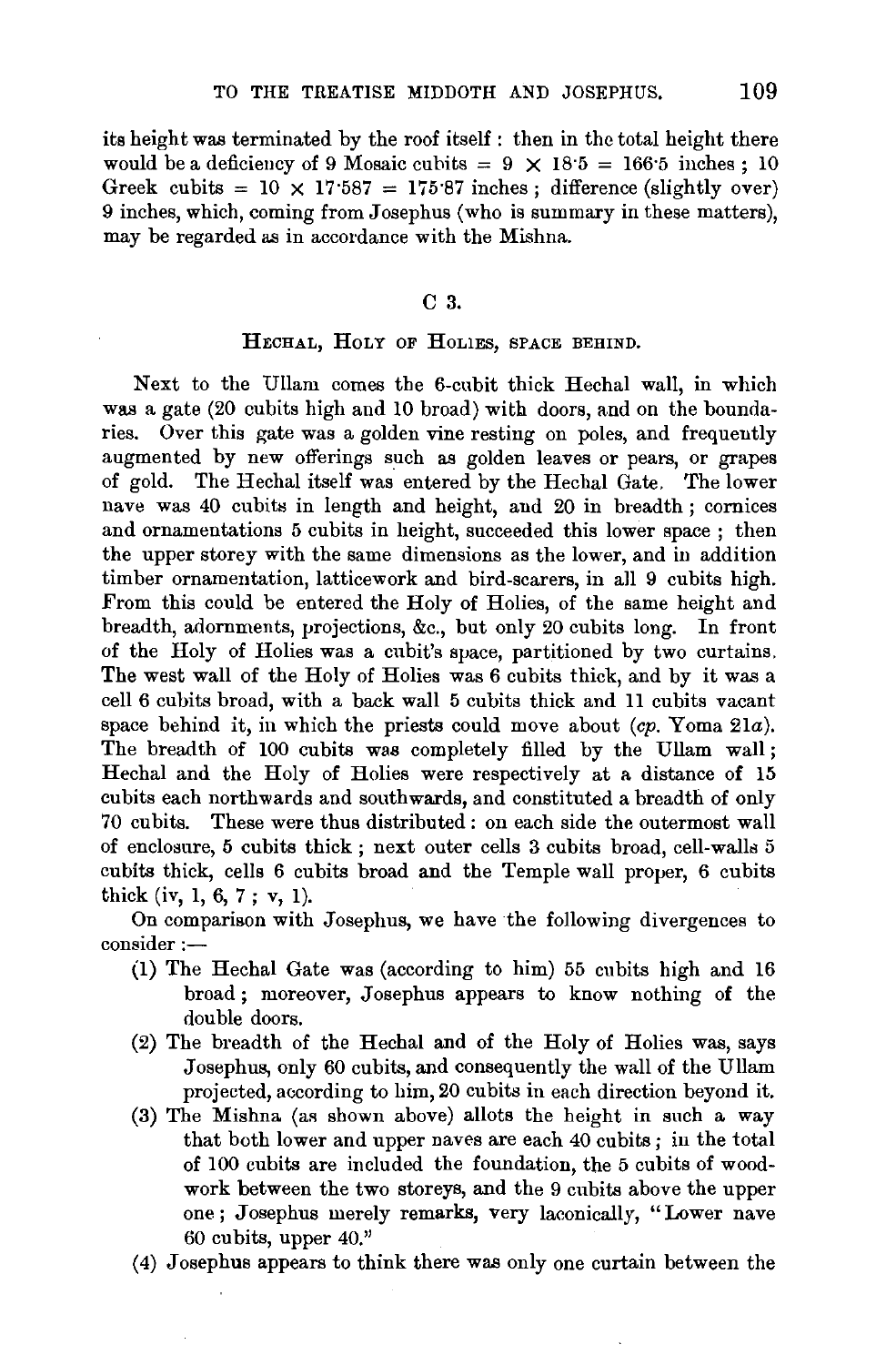Holy of Holies and the Hechal, but the Mishna gives two אמה טרקסין).

(5) Lastly, Josephus having disregarded the due proportion between the breadth of the Hechal, together with the Holy of Holies, and the Ullam, has no space to spare behind the west wall of the Holy of Holies.

As for (1), we will not merely content ourselves with the remarks on B 2 ; for, according to the Mishna, this gate was not like that of the Ullam, higher than the others ; and therefore we have no warrant to go beyond the maximum height of the highest part of the portal, as given by Josephus, viz., 40 cubits. Now Lightfoot has brought the foregoing divergences into harmony, by the supposition that Josephus has included the timber-work, ornamentation, &c., in his measurement, while that of the Mishna is the entrance alone. Moreover, that Josephus at any rate knew something of some double doors in the Temple, that they were those of the Heehal, and are here referred to by him, seems at least extremely probable *(cp.* Anm., 48.)

As for (2), the difference in the statements of the breadth of the Hechal, or rather the projection of the Ullam wall, may be more apparent than real; for the Mishna includes the 5 cubit thick outermost northern and southern wall of the Hechal and of the Holy of Holies, but Josephus does not; which seems the more plausible, according to the view maintained by some who take this **i1::J.OOi1** ~.n,:l to have been a solid and hence useless, whilst the Slaughter-Knife Cell [בית החליפות] in these projections of the Ullam was certainly made use of. Hence the breadth of the Hechal would be diminished on each side by 5 cubits, and of course the projection of the Ullam would be increased by the same amount.

The explanation of (3), (4), and (5) might well be that Josephus, in order to obtain the highest possible round numbers, includes wood works and ornamentation, like that of the 5 cubits above the lower storey ; for we have found him capable of much more serious deviations *(cp.* on 1); but even then there would still be a difference of no less than 9 cubits. Now, of course,  $2\frac{1}{2}$  cubits may be accounted for by the difference between the Greek and the Mosaic cubit, but even then the balance of  $6\frac{1}{2}$  cubits appears excessive. This may be removed by a closer scrutiny of the *foundation* (**או**מה). Among commentators of equal authority there is a difference of opinion as to whether this part, which takes up 6 cubits of the height, was underground (Maim., R. Obadia), or was like a threshold above ground (see R. Shemaja,  $\alpha$ ; also  $\alpha'''$ "n on iv, 6). Josephus also makes mention of the foundation, which he traces back to King Solomon (Ant., XV, xi, 3; Wars, V, v, 1). Now let us take it that Josephus (in accordance with the latter of the two theories) considers all the constituent parts of the Temple *above* grounds, but reckons in the necessary 6 cubits of underground foundation to complete his large, round numbers; then the two statements are still closer (nay, almost identical),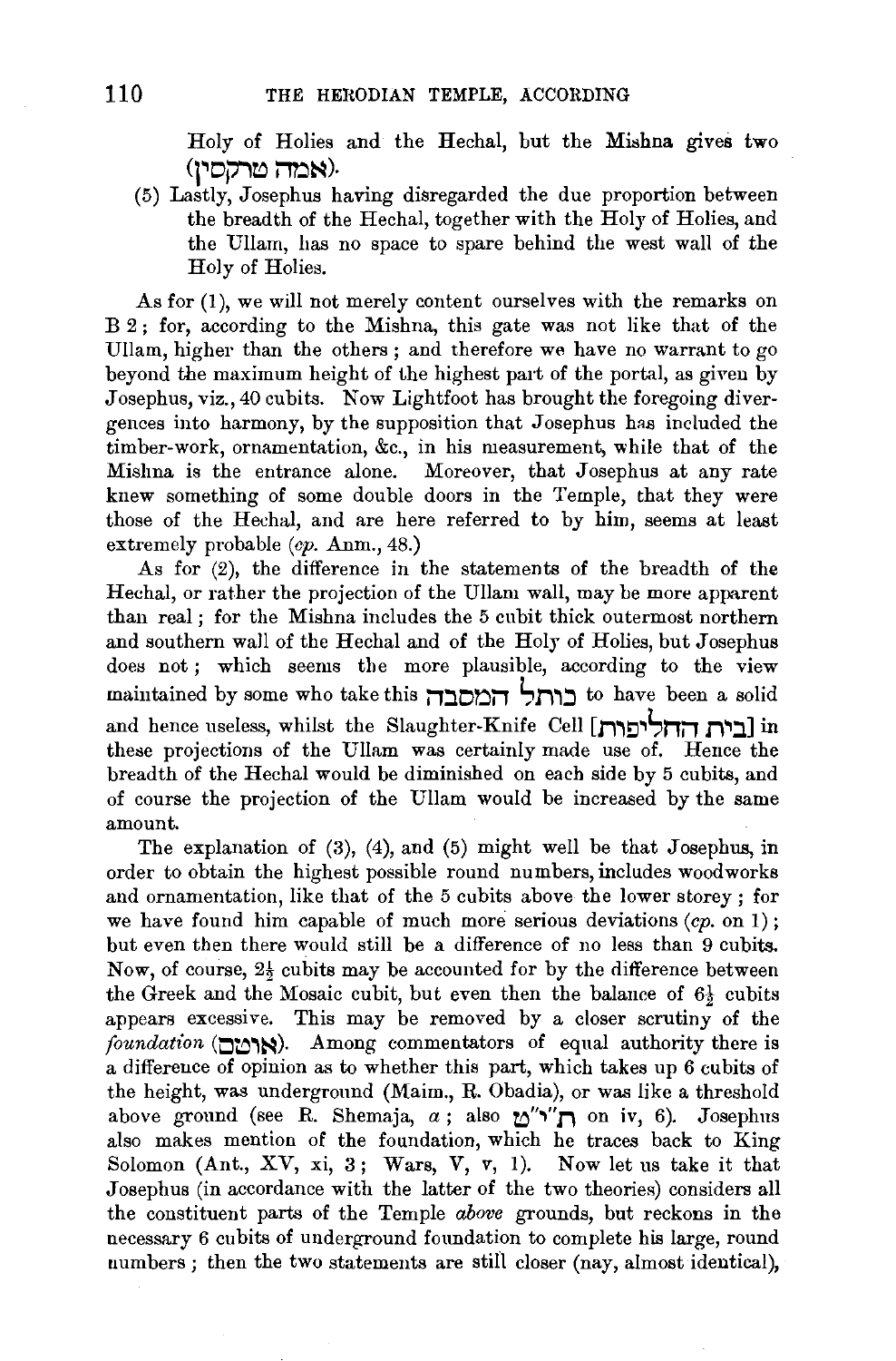as here again to the 6 Mosaic cubits -according to the above solution-as compared with the Greek measure of Josephus, 0. 31 cubits, must be added. His omission of the greater part of the superstructure (the golden pikes for scaring birds are all he mentions) does not necessarily *contradict* the Mishna's statement : he puts down his round 100 as the height of the top of the upper nave, but is not thereby of necessity in opposition, *e silentio,* to the other.

Once more must we return to the oft-mentioned subject of the different scales of measures, in order to meet an objection which appears to contradict all our argument, viz., that Josephus gives the same dimension for the length of the Temple (Hechal and Holy of Holies) as the Mishna does; but since, for each cubit, he ought to have had 0"913 inches more (cf. Anm. 50), he ought to have allotted over 42 for the Hechal and (over) 21 for the Holy of Holies. But surely we need not be surprised at Josephus's inaccuracy, which has been admitted by all later investigators, especially with respect to figures and measurements, and indeed I do not see any other explanation of the (accordance of the) figure lOO in the Ullam wall; but, as far as the length is concerned, the differences may be adjusted, especially as regards the omission of one cubit in the Holy of Holies; for Josephus only mentions one curtain, a view which has also its supporters from the Mishna. One explanation is that this curtain hung immediately behind the end of the Hechal, and the 20 cubits of the Holy of Holies took their beginning from it ; as for the 2 cubits in the Hechal, we must bear in mind that according to all the critics the number 50 for the length of the Ullam is impossible, and must in any case be corrected, so that we may as well have space for the 2 cubits lacking, as for the 11 cubits behind the Holy of Holies.

In conclusion, a few words respecting the way in which the two sources supplement one another, now that the contradictions and errors have been discussed (see note 39). We have-

- (a) The information from Josephus (Wars, V, v, 5), that the upper storey had no connected apartments ( $\Box$ جدن) like those mentioned vi, 3, and that the ornaments at the upper windows reached over them confirms the very probable conjecture in that direction.
- (b) Size of the vine hanging over the Hechal portal (see note 47).
- $(c)$  The covering of the roof and the sides with golden plates or white marble.
- (d) Confirmation of the explanation of  $r$ רליא  $y$ ורב by pikes (or spits) of gold.
- (e) A new explanation of the epithet "great" applied to the Hechal Gate *(cf.* notes 32, 47).

According to the Antiquities (as last cited), the building of the Temple was performed by 10,000 *priests,* an exclusiveness almost inexplicable, which may perhaps be explained on the grounds of a Boraitha, and may not be without weight in an old controversial question.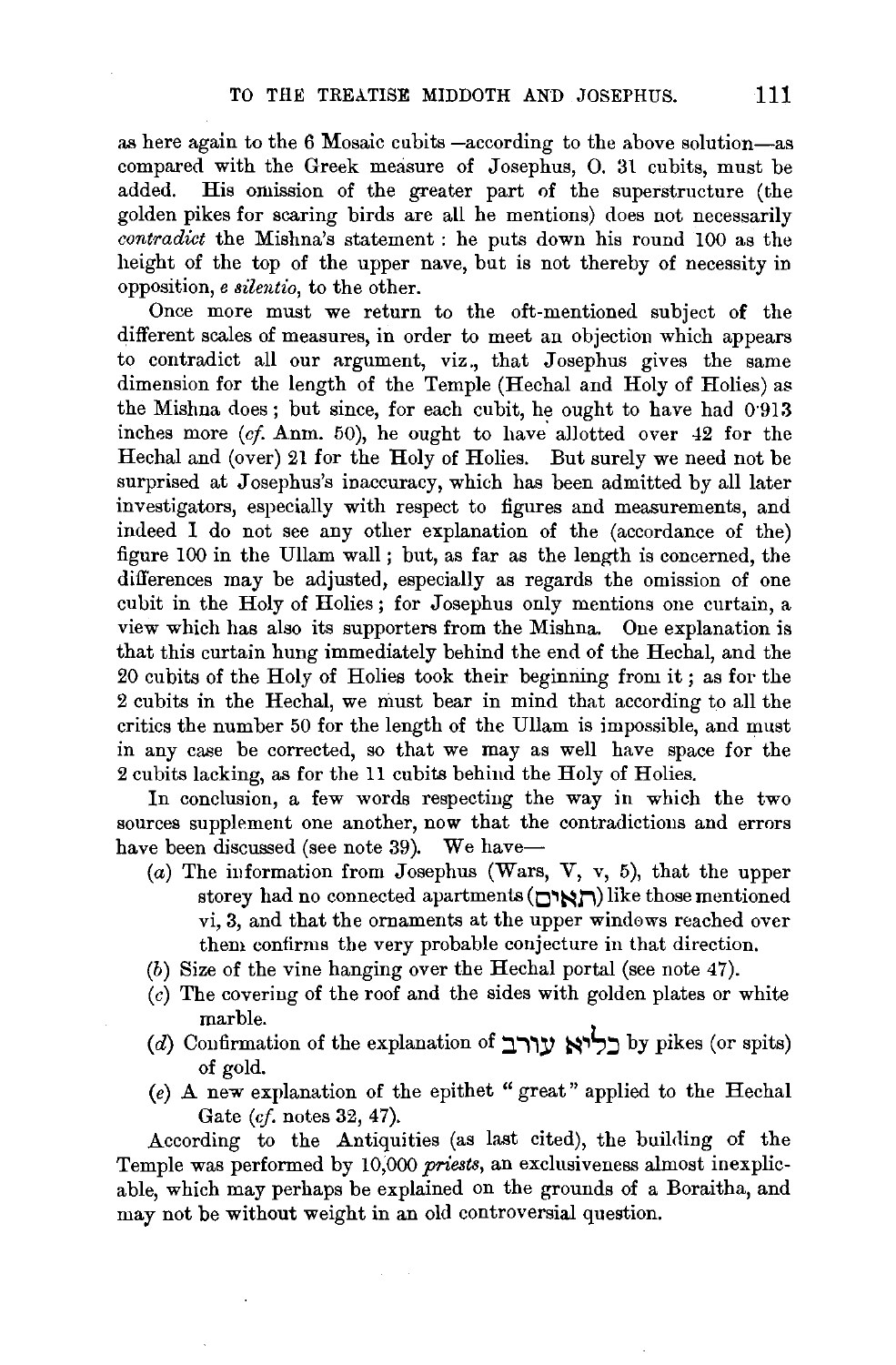#### APPENDIX I.

#### *Hecatreus on Jerusalem and the Zerubabel Temple.*

We have already mentioned the information quoted by Josephus from the book on the Jews by Hecatæus, a philosopher and historian who flourished under Alexander, and had relations with Ptolomæus I. This quotation contains such interesting matter, besides that which immediately concerns our subject, that it is worth a more thorough perusal. The passage runs thus : The Jews possess many strongholds and cities scattered throughout the whole country, and one fortified town named Jerusalem, 50 stadia in circumference, and inhabited by more then 120,000 people. In the middle of the city is a stone wall (500 cubits long and 100 broad), having double gates. Within this is a four-cornered altar of unhewn white stones joined together: its sides are each 20 cubits, its height is 10; moreover, there is a great Temple, in which are an altar and a candelabrum, both made of gold, and weighing two talents : on the latter a light burns, which is never allowed to be extinguished. No consecrated offering, nor statue, nor grove, nor plantation, nor aught of that kind, exists here. The priests are there unceasingly day and night, performing certain expiatory rites, and they are not allowed to drink wine in the Temple.

## APPENDIX II.

Dr. Graetz has published an essay which touches our subject in many ways ; it is called "The Courts and the Gates of the Second Temple." The tendency of this archæological inquiry is in the main critical, whereas ours chiefly seeks to harmonise the authentic sources, and for this reason we have not referred to it before. We will now cursorily review the results of his inquiry, limiting ourselves to those remarks which appear worthy of notice, and leaving out of consideration mere prejudices, *e.g.,* his lordly scorn for the Mishna, and the usual unproven assertion of some passages as "suspicious, improbable, getting results *per fas et per nefas."* 

He decides in favour of Josephus as regards the material of the Soreg *(i.e.,* stone, as against the Mishna commentators who pronounce it to have been wood), because (he says) certain expressions used in connection with it (ii, 3) as **I"l,::ti!:l** and **""1,.:1** are applied *only* to *stone* walls.

But this use of **.,,.:I** is certainly not *exclusively* applied to stone walls (though it frequently is so used; *cf* Rashi Erubin *49b* ), see Talmud Sabbath *6a* and Rashi *ibid.* ; it is, moreover, well known that in the enclosure out of which a **'l"i1"""'1** ~'l!:)""''j? &c., consists, as indeed for all boundaries brought about by a רְדָר, the material is quite irrelevant. Indeed the verb formed from it is applied to all materials, even to furniture *(cf* Mikwaoth v, end), and to this its antithesis **חַרץ** naturally corresponds, of which a direct proof may be obtained (cf. Levy, Chal. Dic. s.v). Graetz settles the question of the fourteen and the five steps (according to an emendation